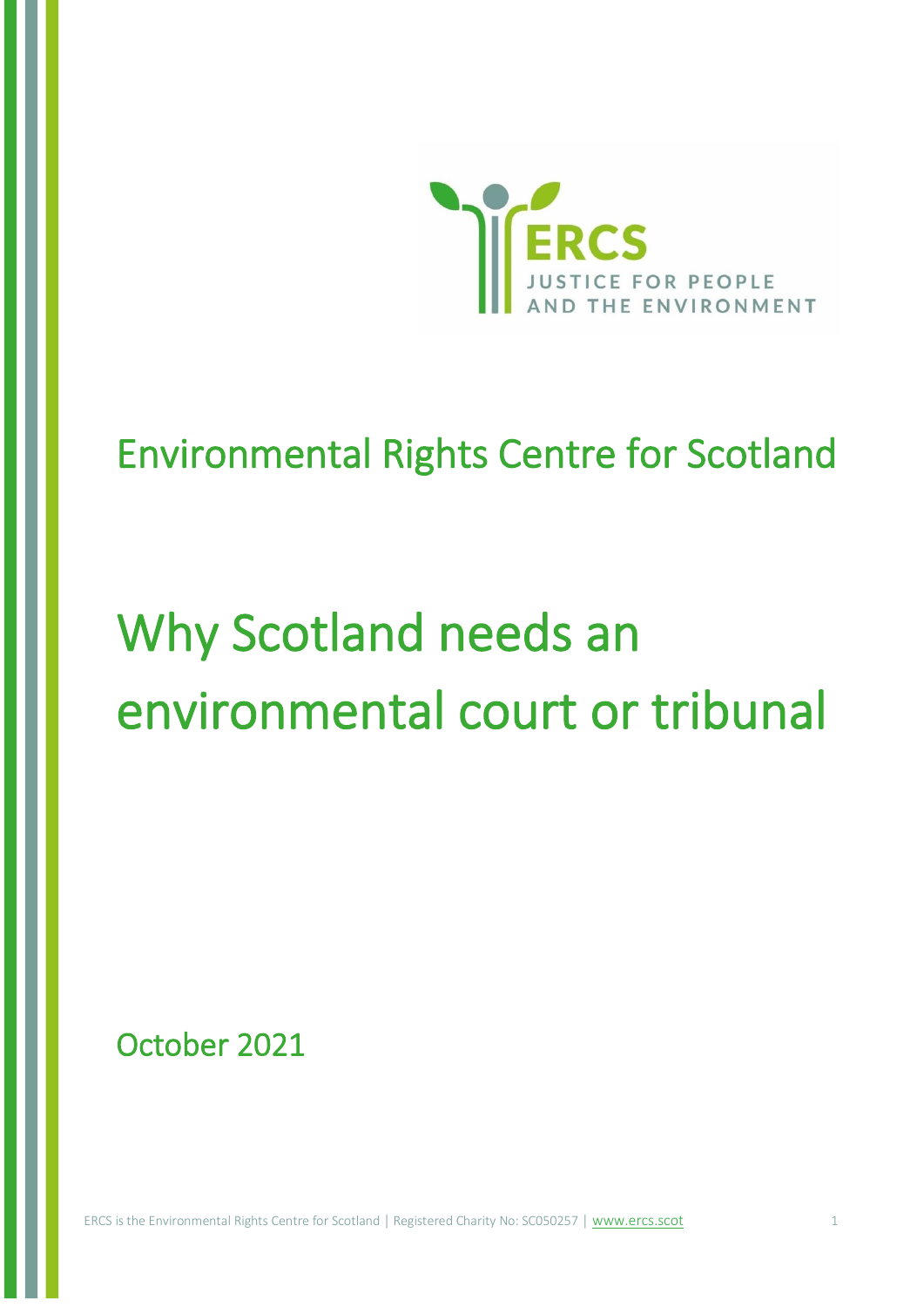

# Why Scotland needs an environmental court or tribunal

# Ben Christman, October 2021<sup>1</sup>

### **Contents**

<sup>&</sup>lt;sup>1</sup> In-house solicitor, Environmental Rights Centre for Scotland (email - bchristman@ercs.scot). The author is grateful to his ERCS colleagues, Lloyd Austin, Colin Reid, Crispin Agnew, Mary Church, Campbell Gemmell and Alison McNab for their helpful comments on an earlier draft. Any errors in this report are the author's own.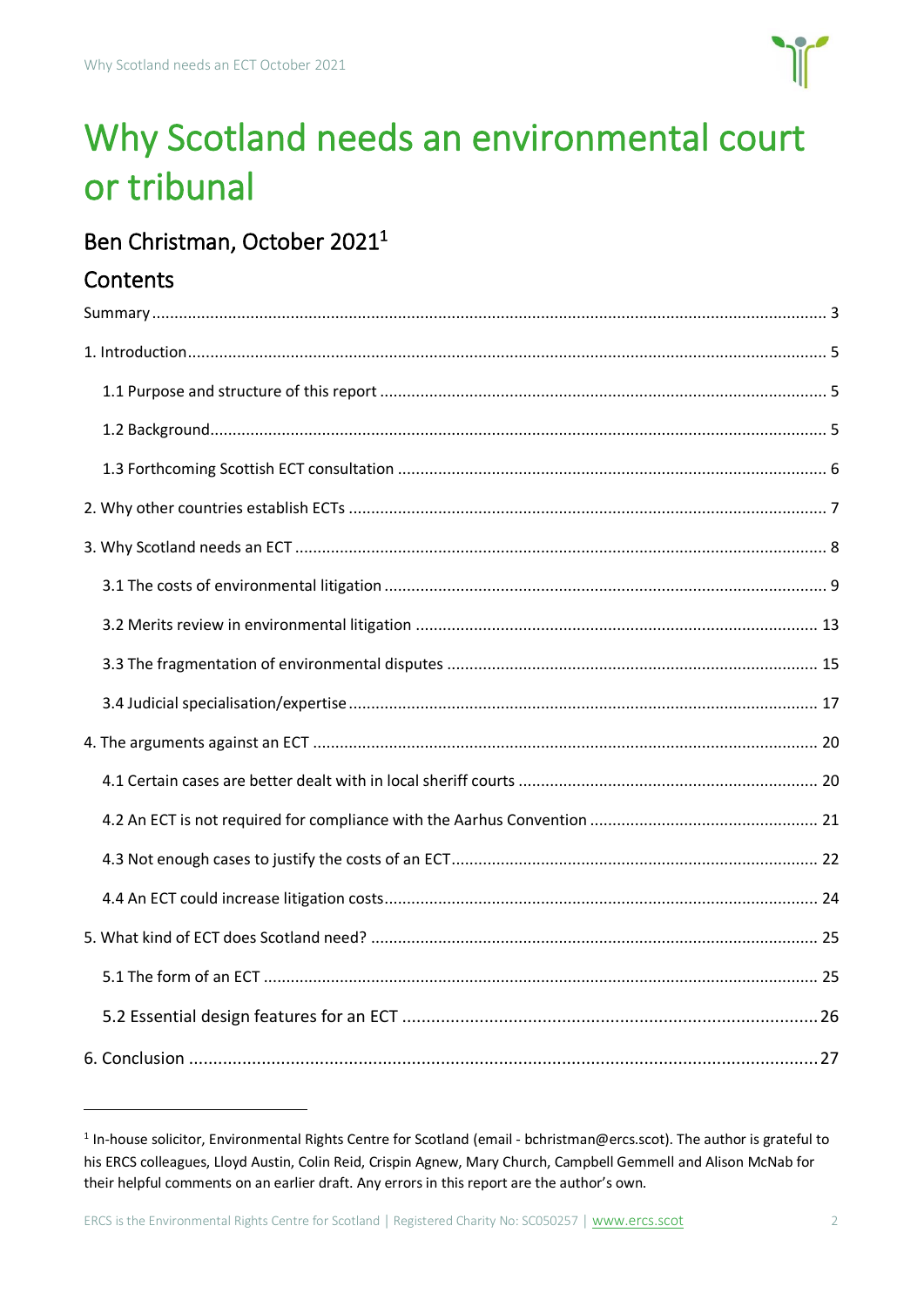

# <span id="page-2-0"></span>Why Scotland needs an environmental court or tribunal

## **Summary**

- The Scottish Government is required to consult on the establishment of an environmental court, no later than six months after new watchdog Environmental Standards Scotland publishes its first strategy. This consultation is likely to take place in late 2022 or early 2023, creating an important opportunity for reassessing how environmental disputes are dealt with in Scotland.
- This report sets out the case for establishing an environmental court or tribunal (ECT) in Scotland. It discusses the four main reasons why an ECT is needed:
	- **Environmental litigation is unaffordable a situation which is in contravention of the** Aarhus Convention. An ECT could be designed to ensure litigation is affordable and to improve access to justice.
	- Certain types of environmental litigation do not allow the courts to consider whether the substance of a law has been violated. This is the subject of an outstanding 'communication' being considered by the Aarhus Convention Compliance Committee and it is questionable whether this situation is compliant with the Aarhus Convention. An ECT could be given the power to carry out merits review.
	- ▪Environmental litigation is carried out in several different courts and tribunals in Scotland, resulting in a system which is fragmented and inefficient. A single ECT could achieve efficiency benefits by reducing the risk of having multiple legal proceedings arising out of the same environmental dispute by having multiple legal issues heard in the same forum, providing administrative costs savings and increasing convenience for the parties.
	- ▪Effectively resolving environmental disputes requires legal and scientific expertise. Judges in Scotland may not be exposed to environmental disputes on a regular enough basis to allow them to develop a specialism in this area. An ECT could appoint technical or scientific members to sit alongside judges – and would allow for judges to develop specialist expertise.
- Some of the arguments against establishing an ECT in Scotland are discussed. An ECT with a comprehensive environmental jurisdiction would likely have many times the annual caseload of some of Scotland's existing courts and tribunals - more than enough cases to justify its setup and running costs. Any fears that an ECT would inappropriately centralise such disputes can be addressed by using hearing venues across Scotland. There is little evidence to support the concern that an ECT might increase litigation costs. Establishing an ECT could be a comprehensive means of achieving compliance with the Aarhus Convention.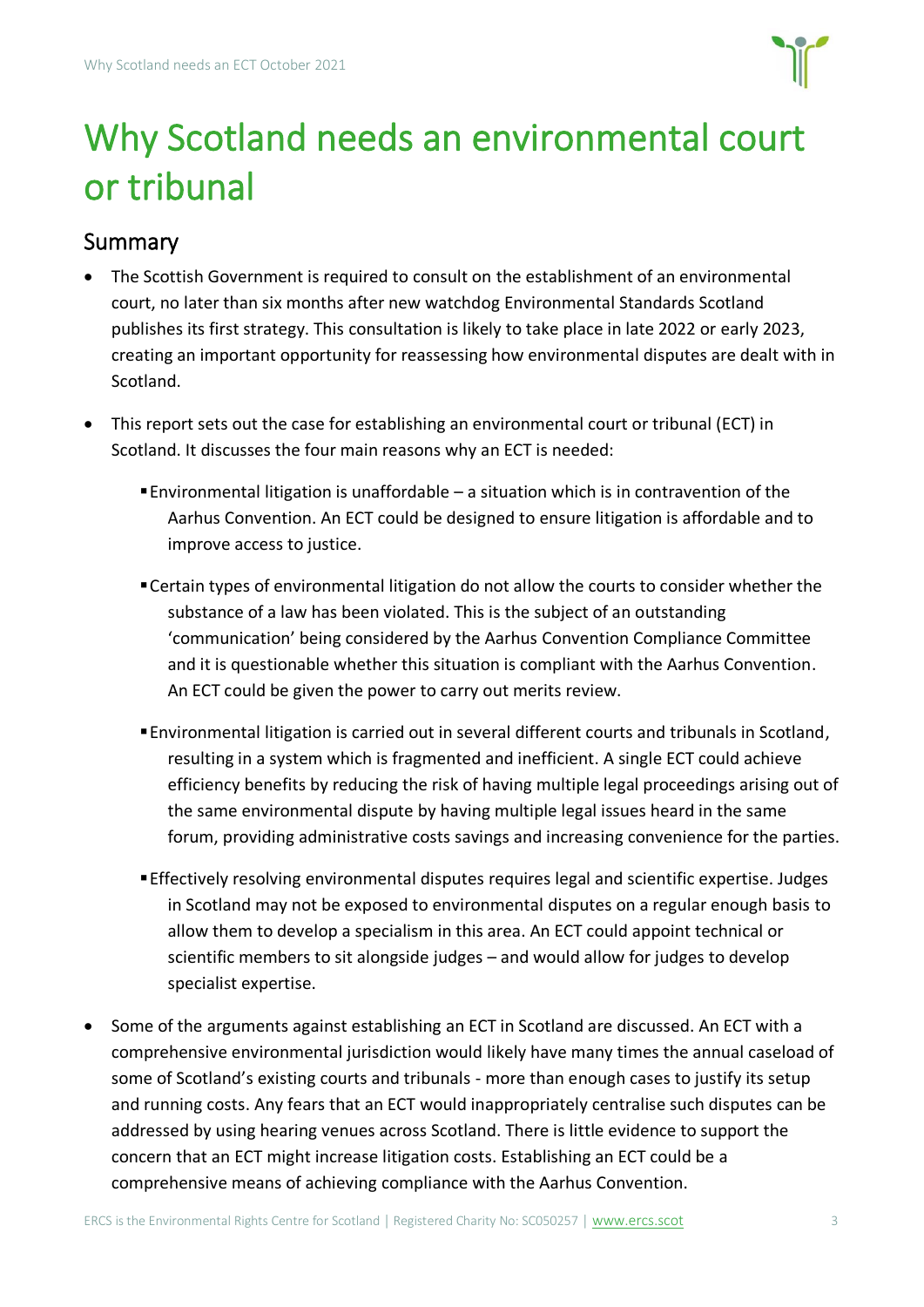

- This report also explores the ways in which an ECT could be established. The main options are to establish a new court, establish a new tribunal within the current system of Scottish tribunals, or to modify an existing institution (for example, by expanding the jurisdiction of the Scottish Land Court).
- In conclusion, this report calls for an ECT which would be a court or tribunal of first instance. If the ECT is a court, then there should be provision for internal appeals. If the ECT is a tribunal, appeals could be made to the Upper Tribunal for Scotland.
- It argues that an ECT should be designed to ensure that it has certain features, including that it should have:
	- A clear statement of institutional purpose to promote access to justice, democracy, the rule of law and the human right to a clean and healthy environment.
	- **The ability to appoint both legal and expert members with relevant scientific and technical** expertise.
	- A comprehensive environmental jurisdiction.
	- Powers to set its own rules and procedures.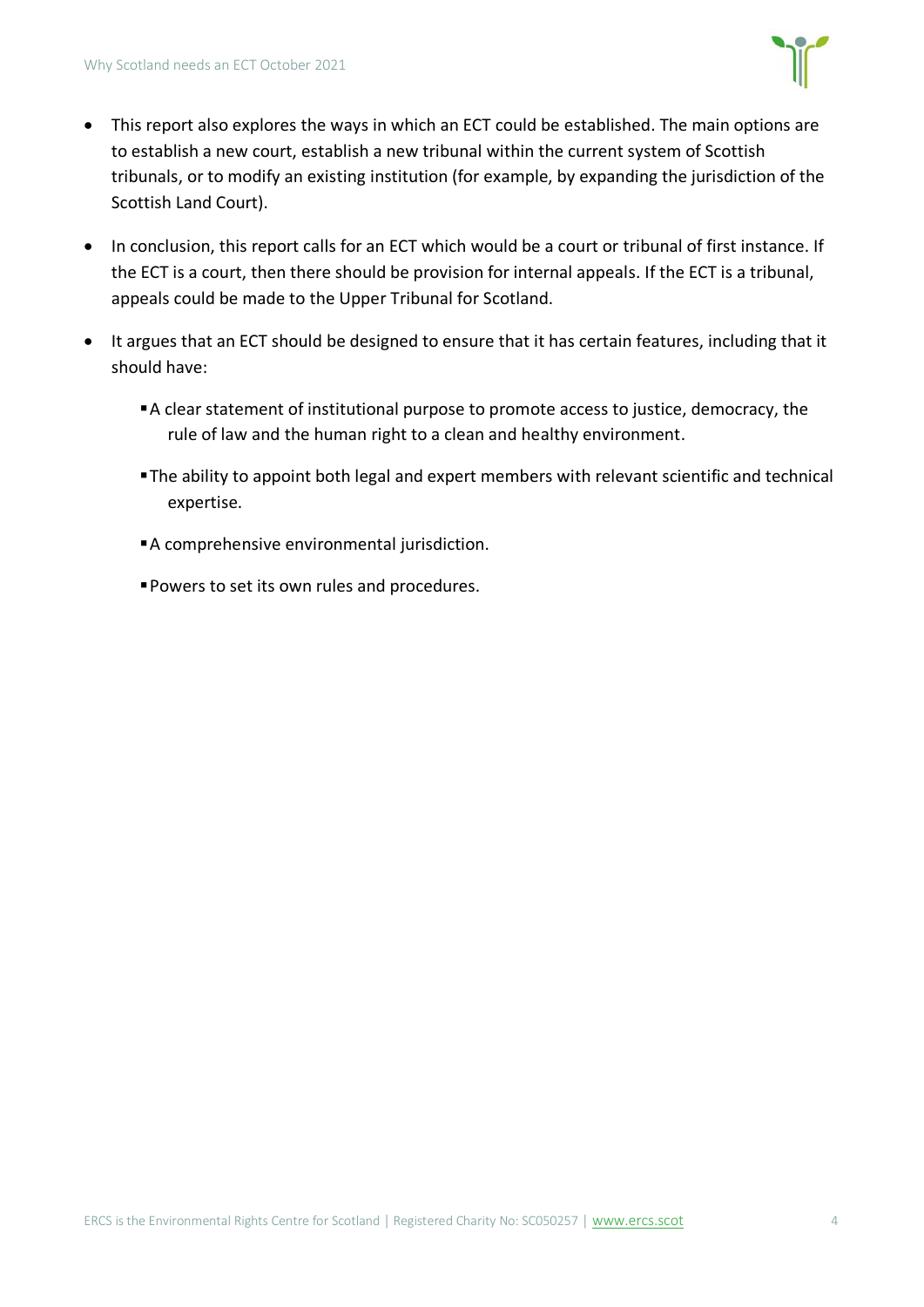

### <span id="page-4-0"></span>1. Introduction

#### <span id="page-4-1"></span>1.1 Purpose and structure of this report

This report sets out the case for establishing an environmental court or tribunal (ECT). It reviews the debate on whether to establish an ECT in Scotland, and addresses some of the concerns which have previously been expressed about doing so.

It first explains the background to the debate in Scotland and the context in which this now takes place, with the Scottish Government required by law to consult on this matter in the near future. Second, it discusses why so many other countries have decided to establish their own ECTs. The reasons why Scotland is in particular need of an ECT are explored in section three. Section four scrutinises and responds to the reasons given in the last consultation exercise for not establishing an ECT. The report concludes with a review of the various forms that an ECT could take, and outlines the key features which the ECT should adopt.

#### <span id="page-4-2"></span>1.2 Background

An ECT refers to a specialised forum for the resolution of disputes relating to the environment, natural resources and land use. The question of whether to create an ECT has been discussed in Scotland since at least the 1990s.<sup>2</sup>

Around that date, the Rio Declaration recognised the importance of public participation in environmental issues, and States agreed to provide "effective access to judicial and administrative proceedings".<sup>3</sup> This was further elaborated in the Aarhus Convention (signed in 1998). The Convention recognised the human right to "to live in an environment adequate to his or her health and well-being" - and that in order to achieve this there was a need for access to justice to be guaranteed and for assistance to be provided to citizens to exercise their rights. 4

<sup>2</sup> See Jeremy Rowan-Robinson, 'Environmental Protection – The Case for a New Dispute Resolution Procedure' 1993 JLSS 5; Holyrood Magazine, 'Lord Advocate lends backing to environmental court' (5 December 2014), available at [https://www.holyrood.com/news/view,lord-advocate-lends-backing-to-environmental-court\\_14003.htm;](https://www.holyrood.com/news/view,lord-advocate-lends-backing-to-environmental-court_14003.htm) Frances McCartney, 'Litigation over the environment: an opportunity for change' (Friends of the Earth Scotland, 2015); Crispin Agnew, 'An Environmental Court for Scotland?' 178 (2016) SPEL 133-135 and Campbell Gemmell, 'Environmental governance beyond 2019 and the case for a Scottish environment court' 196 (2019) SPEL 126-127.

<sup>&</sup>lt;sup>3</sup> UN General Assembly, 'Rio Declaration on Environment and Development' (1992) A/CONF.151/26 (Vol. I), Principle 10. This is echoed more recently in the UN Sustainable Development Goals, Goal 16.

<sup>4</sup> Convention on Access to Information, Public Participation in Decision-Making and Access to Justice in Environmental Matters. done at Aarhus, Denmark, on 25 June 1998, Recitals and Article 1.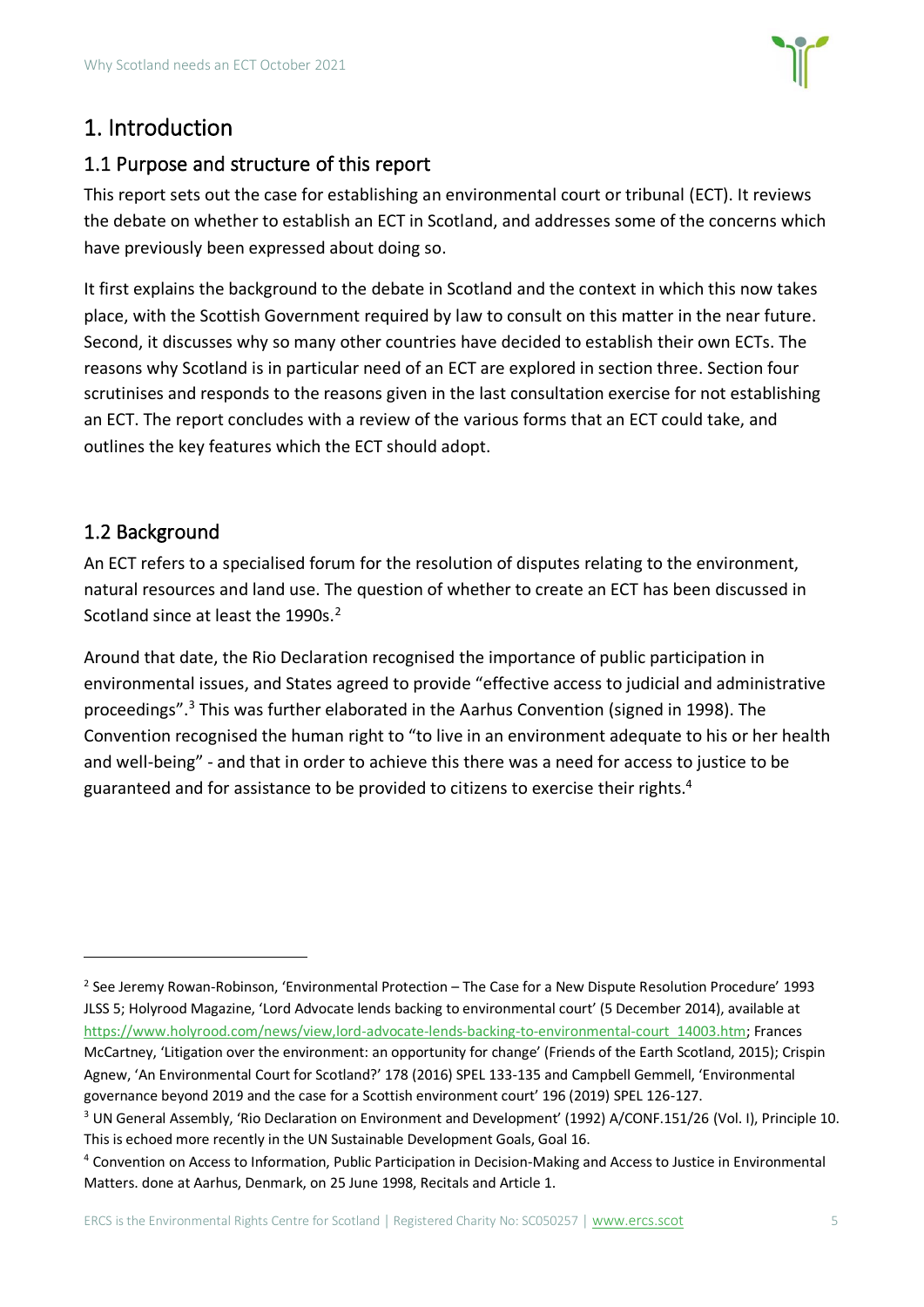

Many countries have established ECTs. Two studies by George and Catherine Pring found a recent global "explosion" of ECTs.<sup>5</sup> In 2009, there were over 350 ECTs in 41 different countries, this rose to 1,200 in 44 countries in 2016 and there were nearly 1500 in 2018.<sup>6</sup>

The [Land and Environment Court of New South Wales](http://www.lec.justice.nsw.gov.au/Pages/about/history.aspx) was the world's first ECT. It opened in 1980 as a "one-stop shop" for environmental, planning and land disputes, designed to rationalise the hearing of such cases which had been previously dealt with in a plethora of different tribunals and courts.<sup>7</sup> The Court has a broad environmental jurisdiction which covers merits review,<sup>8</sup> the enforcement of civil and criminal environmental laws, and an appellate function. A combination of its jurisdiction and the appointment of suitably qualified judges sitting alongside technical experts was intended to provide the specialisation which was previously lacking.

#### <span id="page-5-0"></span>1.3 Forthcoming Scottish ECT consultation

The Scottish Government last considered the matter of whether to create an ECT in 2016-2017.<sup>9</sup> The 2016 'Developm[ents in environmental justice in Scotland'](https://consult.gov.scot/courts-judicial-appointments-policy-unit/environmental-justice/) consultation asked if there should be a specialist forum to hear environmental cases.<sup>10</sup> The majority of respondents to the consultation were in favour, but the Government decided against establishing an ECT at that time as set out in its [2017 response.](https://www.gov.scot/binaries/content/documents/govscot/publications/research-and-analysis/2017/09/developments-environmental-justice-scotland-analysis-response/documents/00525265-pdf/00525265-pdf/govscot%3Adocument/00525265.pdf)<sup>11</sup>

The reasons given in the Scottish Government's response included that certain cases are better dealt with in local sheriff courts, that there would not be enough cases to justify an ECT, that an ECT is not needed for Scotland to comply with the Aarhus Convention, that tribunals were at that time in the process of being devolved and that an ECT could increase litigation costs. These reasons are discussed in detail at section [4. The arguments against an ECT.](#page-19-0)

The constitutional upheaval caused by Brexit has reinvigorated the debate on whether Scotland needs an ECT (and on the Scottish system of environmental governance more broadly). As a consequence, The UK Withdrawal from the European Union (Continuity) (Scotland) Act 2021 requires the Scottish Government to publish a report and carry out a consultation on whether

<sup>5</sup> George and Catherine Pring, 'Greening Justice: Creating and Improving Environmental Courts and Tribunals' (The Access Initiative, 2009) and Environmental Courts & Tribunals: A Guide for Policy Makers (UNEP, 2016), p1.

<sup>6</sup> Don Smith, Environmental courts and tribunals: changing environmental and natural resources law around the globe (2018) 36(2) Journal of Energy & Natural Resources Law 137, p138.

 $7$  Brian Preston, 'Operating an environment court: The experience of the Land and Environment Court of New South Wales' (2008) 25 EPLJ 385, p387.

<sup>&</sup>lt;sup>8</sup> Merits review is discussed at 3.2 Merits review [in environmental litigation](#page-12-0) below.

<sup>&</sup>lt;sup>9</sup> It was also considered in 2006, see Scottish Executive, 'Strengthening and Streamlining: The Way Forward for the Enforcement of Environmental Law in Scotland' (Scottish Executive, 2006).

<sup>&</sup>lt;sup>10</sup> Scottish Government, 'Developments in environmental justice in Scotland: A consultation' (2016).

<sup>&</sup>lt;sup>11</sup> Scottish Government, 'Developments in environmental justice in Scotland: Consultation analysis and Scottish Government response' (2017). For a critique of the consultation, see Ben Christman, '(Non)-developments in environmental justice in Scotland' (2018) Environmental Law Review 20(2) 69.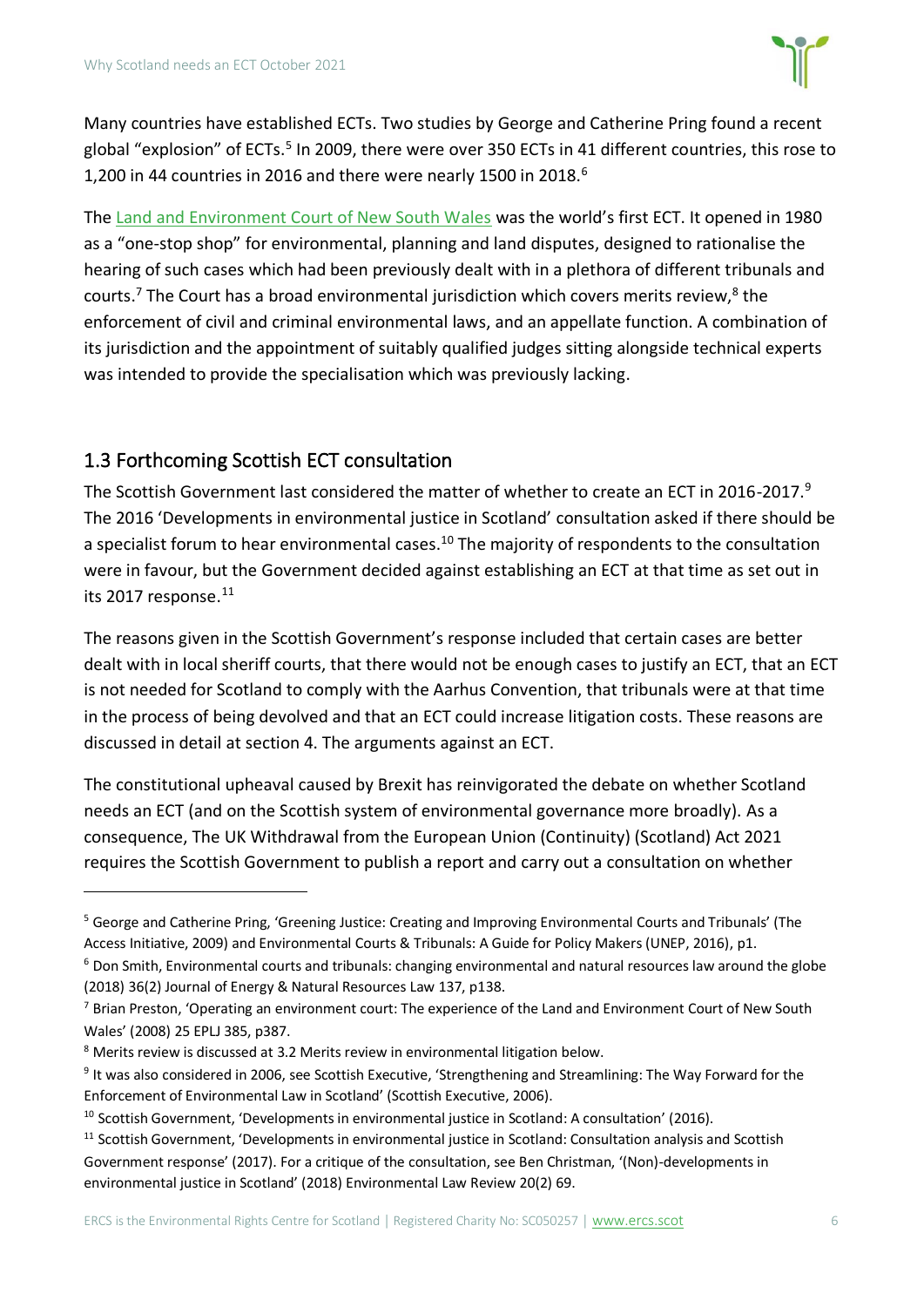

establishing an environmental court would enhance access to justice in environmental matters and environmental governance following Brexit.<sup>12</sup>

The Scottish Government will have to consult on whether to establish an environmental court in Scotland within a maximum of 18 months after Environmental Standards Scotland (ESS - Scotland's new environmental oversight body) is established.<sup>13</sup> The consultation is likely to take place in early 2023. This is a significant opportunity for rethinking how environmental disputes are dealt with and to address the longstanding problem of the lack of access to environmental justice in Scotland.

## <span id="page-6-0"></span>2. Why other countries establish ECTs

The forthcoming ECT consultation referred to above could lead to Scotland following the example of numerous other countries which have established their own ECTs. There are many explanations for the 'explosion' in the establishment of ECTs which has been seen across the world. The Prings have given the following reasons why ECTs are so popular:<sup>14</sup>

- **Expertise**. Generalist judges tend to have limited experience with the complex laws, scientific substance and the principles that make up environmental law - and in the use of highly technical expert evidence and witnesses that are often seen in environmental disputes. ECTs give judges the opportunity to develop expertise and can provide on-going training. Some ECTs also allow for the appointment of members with relevant scientific and technical expertise who sit alongside legal members.
- **Efficiency**. Moving environmental cases from generalist courts can provide the opportunity for them to be expedited where needed and generally dealt with more efficiently.
- **Visibility/commitment**. Creating an ECT can show a commitment to environmental protection and environmental justice.
- **Litigation costs and access to justice**. The costs of going to court can be a significant barrier to justice. ECTs can adopt rules and procedures that reduce costs.
- **Uniformity/predictability**. Decision-making by specialist judges can be more consistent and offers greater predictability. Predictability can benefit all of those with an interest in environmental decision-making (e.g. government, business and environmental interests).

<sup>&</sup>lt;sup>12</sup> UK Withdrawal from the European Union (Continuity) (Scotland) Act 2021, Section 41.

<sup>&</sup>lt;sup>13</sup> See [Environmental Standards Scotland's website here](https://environmentalstandards.scot/). UK Withdrawal from the European Union (Continuity) (Scotland) Act 2021, Section 41(4).

<sup>&</sup>lt;sup>14</sup> 'Greening Justice', pp14-17. See also the discussion at [3.4.1](#page-16-1) below on the special nature of environmental law and adjudication. It is accepted that there are many arguments against establishing an ECT, but these are capable of being overcome (see e.g. Greening Justice, pp.17-18). Some of the Scotland-specific reasons against establishing an ECT are discussed at section [4. The arguments against an ECTb](#page-19-0)elow.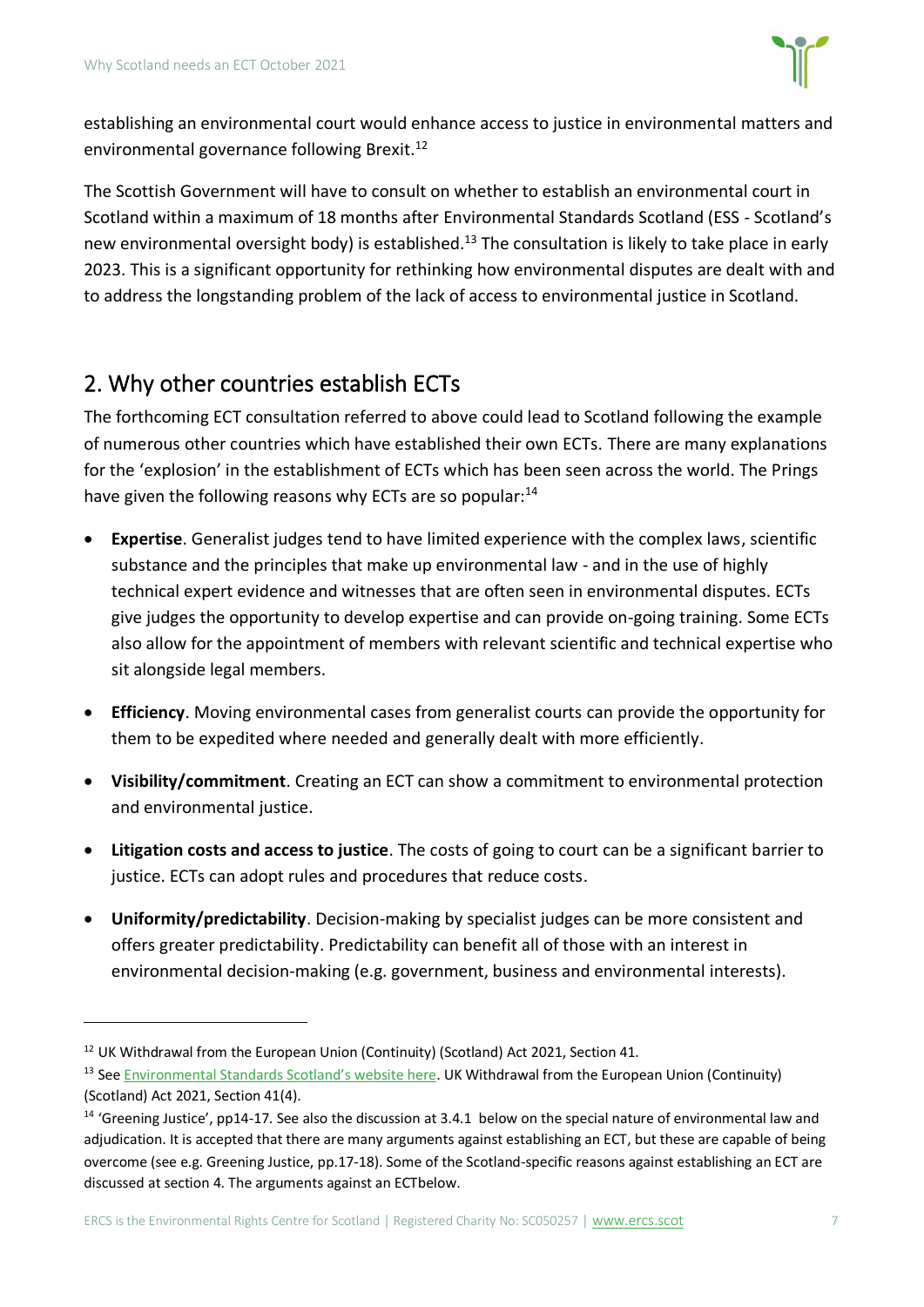

- **Government accountability**. An ECT can provide robust oversight of the executive branch of government, and state actors may be more likely to act in a lawful manner where they understand that unlawful acts could be overseen by an ECT.
- **Creativity**. ECTs can adopt more flexible procedural rules to make court proceedings less formal and intimidating. These innovations can reduce the costs of litigation and improve public participation.
- **Alternative dispute resolution and problem solving (ADR)**. ECTs can adopt ADR processes such as mediation and conciliation to create innovative solutions to resolve disputes.
- **Issue integration**. ECTs can take a more integrated approach to dealing with environmental laws, in a manner that general courts cannot. An ECT can be given the powers to review all of the permits, licences and notices that a development may need (e.g. planning consents, water and waste permits, EIAs, etc.). In the absence of an ECT, these decisions might be dealt with in different fora and lead to different outcomes.
- **Remedy integration**. ECTs can combine civil, administrative and criminal jurisdictions, which can allow judges to select the most effective remedy for a case in ways that general courts cannot.
- **Public confidence**. An ECT which is more visible, accessible and more easily monitored can increase public confidence.

The motivations for establishing ECTs in other jurisdictions are also relevant to the domestic debate. There are also a number of Scotland-specific reasons that strengthen the case for the establishment of an ECT.

# <span id="page-7-0"></span>3. Why Scotland needs an ECT

This section discusses why an ECT is needed in Scotland to improve access to justice. The current systems for resolving environmental disputes in Scotland are problematic for four main reasons: the costs of environmental litigation; the courts in judicial review cases and statutory planning appeals do not consider the merits of cases; the system of resolving environmental disputes is fragmented; and judges in Scotland are infrequently exposed to environmental litigation, giving them little opportunity to develop the expertise which is needed when environmental matters are taken to court.

A carefully designed ECT could allow for the resolution of environmental disputes in a more affordable manner, could change the way the courts assess the merits of cases, and having environmental disputes heard in one forum would rationalise the existing systems and also allow judges to develop their expertise.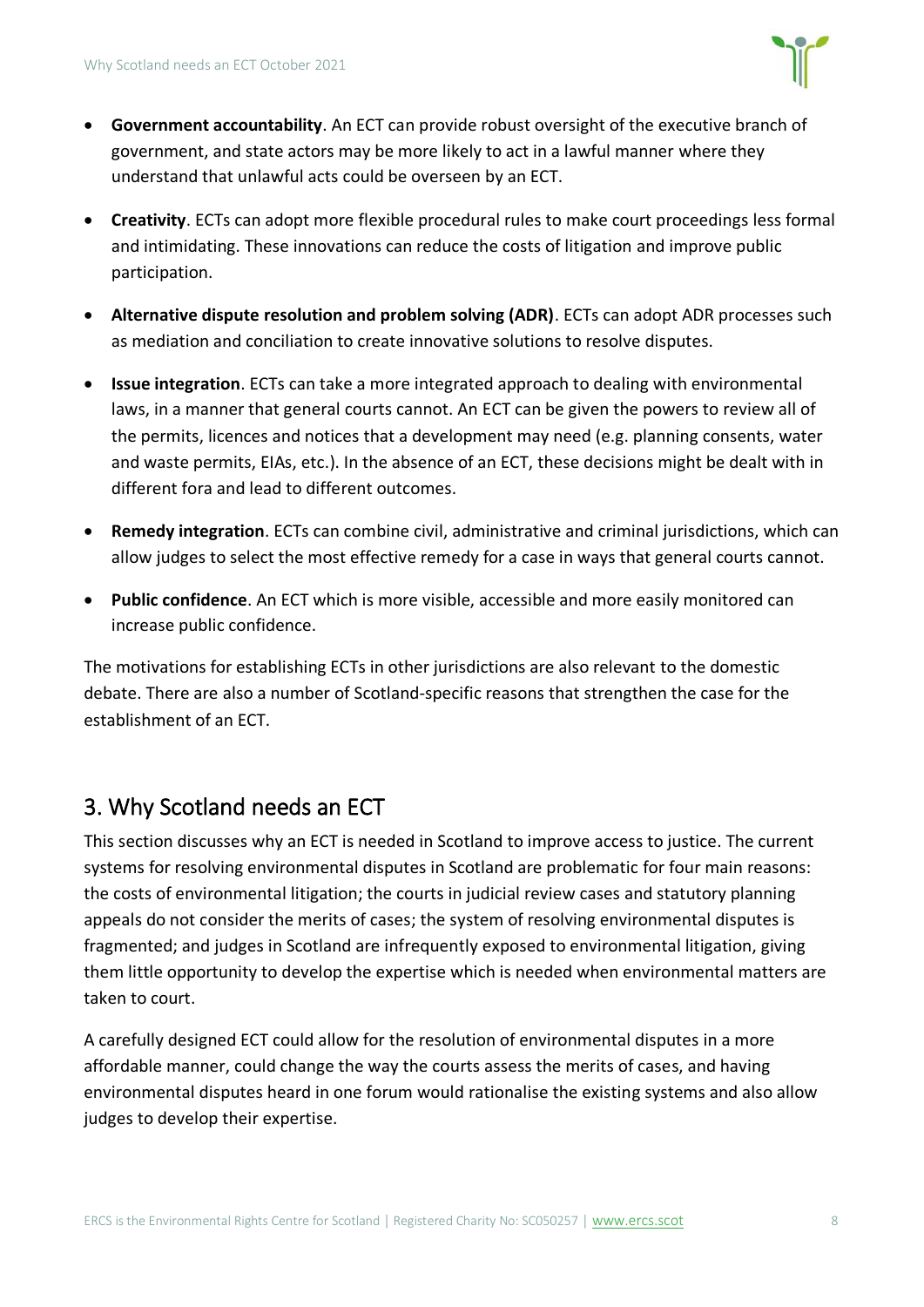

#### <span id="page-8-0"></span>3.1 The costs of environmental litigation

#### <span id="page-8-1"></span>3.1.1 Costs and access to justice

The primary reason for establishing an ECT in Scotland is the prohibitively expensive nature of environmental litigation. It is impossible (or at least financially hazardous) for most members of the public and civil society organisations to take legal action to protect the environment. This is a systemic, longstanding problem.<sup>15</sup>

It is seen most starkly in judicial review proceedings.<sup>16</sup> A person initiating a petition for judicial review faces paying for:

- Their own legal costs (which can be particularly expensive as judicial review requires the involvement of both counsel (advocates or solicitor advocates) and solicitors); 17
- Court fees. The fee for a petition is £319. The fee for a hearing before a bench of one or two judges is £213 for every 30 minutes of a hearing (or part thereof); $^{18}$
- The expenses of their opponent if they lose. There may also be liability for the expenses of any intervening third party litigants - such as developers.

Lord Gill explained the normal expenses rule in *Fife Council v Uprichard* as one where litigants "enter litigation with their eyes open… if they should fail, the normal consequence will be that they will be liable in expenses".<sup>19</sup> The consequence of this rule is that a person whose judicial review fails can face a liability of tens or hundreds of thousands of pounds.

'Protective expenses orders' (PEOs) have been developed in Scotland to smooth the edges of the 'loser pays rule'. PEOs cap a litigant's liability to their opponent if they are unsuccessful, and are designed to lessen the fear of open-ended liability for expenses.

There have been several iterations of PEO rules in Scotland. The current rules were created in 2018.<sup>20</sup> A person raising judicial review proceedings can apply for a PEO at the start of their case. The application is to be made in writing and must include certain prescribed information. If the

<sup>19</sup> [2011] CSIH 77, para 14.

<sup>&</sup>lt;sup>15</sup> Mary Church, 'Tipping the Scales: Complying with the Aarhus Convention on Access to Environmental Justice' (Friends of the Earth Scotland, 2011).

<sup>&</sup>lt;sup>16</sup> Judicial review is a type of legal action which is raised in the Court of Session to challenge the legality of certain acts and omissions of public authorities. For a helpful overview, see Lorna Drummond, Frances McCartney and Anna Poole, *A Practical Guide to Public Law Litigation in Scotland* (W Green, 2020), pp 1-5.

<sup>&</sup>lt;sup>17</sup> A self-represented person or 'litigant in person' can pursue judicial review proceedings without legal representation but given the highly formalised process, the legal complexity involved, the risk of liability for adverse expenses and the likely imbalance in arms with respect to their opponent(s) this is likely to be unsuitable.

<sup>&</sup>lt;sup>18</sup> The Court of Session etc. Fees Order 2018 (SSI 2018/83), Schedule 3. The hearing fee does not apply to the first 30 minutes of the hearing of a motion. Discussed in Ben Christman and Malcolm Combe, 'Funding Civil Justice in Scotland: Full Cost Recovery, at What Cost to Justice?' (2020) 24(1) Edinburgh Law Review 49.

<sup>&</sup>lt;sup>20</sup> Act of Sederunt (Rules of the Court of Session 1994 Amendment) (Protective Expenses Orders) 2018 (SSI 2018/348).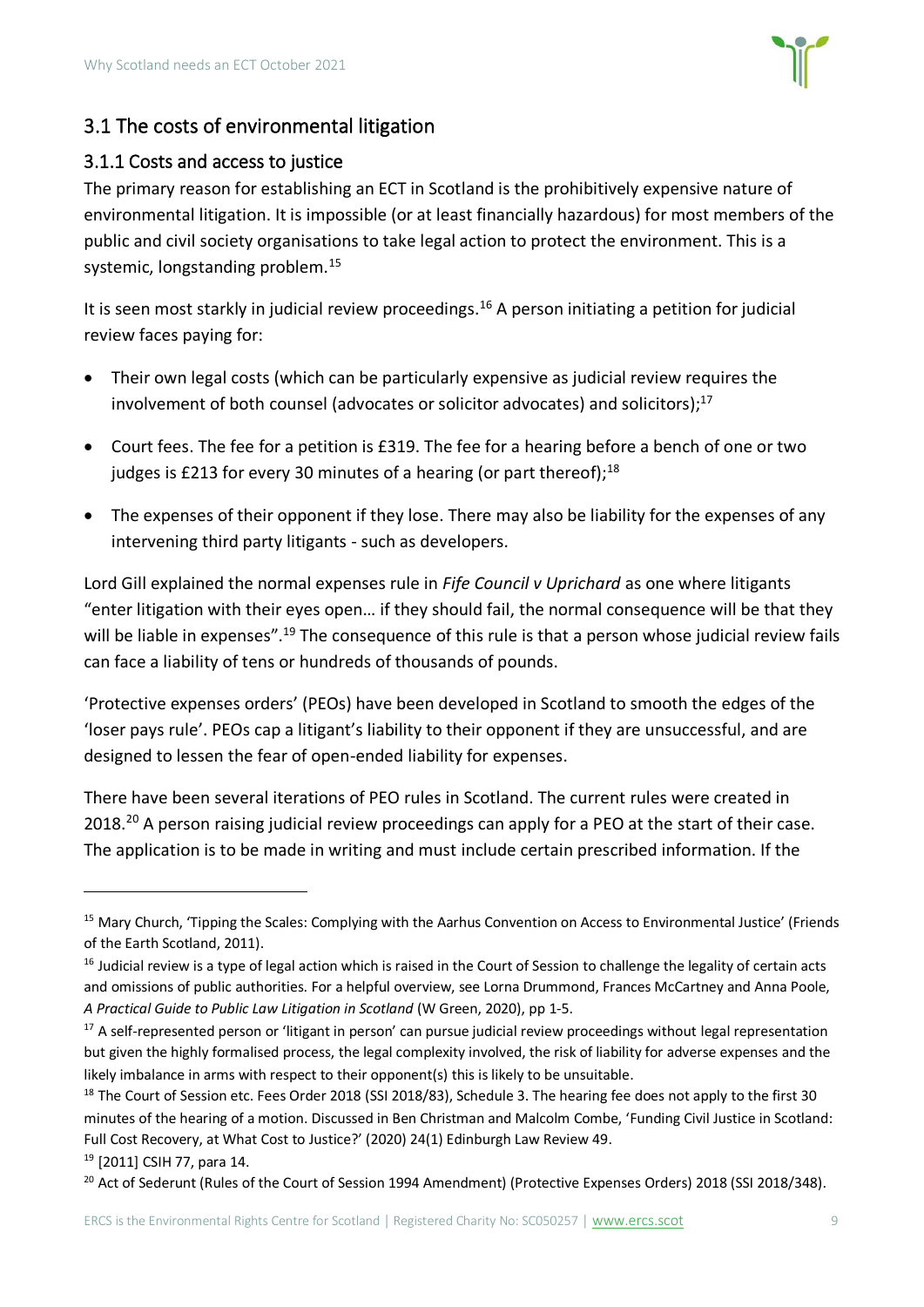

judge decides that the proceedings would be 'prohibitively expensive' for the person applying for the PEO, (s)he can award a PEO.

PEOs must contain two caps. One limits the applicant's liability in expenses to the respondent to £5,000, and the other limits the respondent's liability in expenses to the applicant to the sum of £30,000. These are the default PEO caps – they may be raised or lowered 'on cause shown'.

The PEO rules are ineffective in providing access to justice. They are not automatically granted and some litigants have had difficulty in persuading the courts to grant a PEO.<sup>21</sup> Where a PEO is granted, they address the uncertainty of litigation costs, but do little to improve overall affordability. Liability for £5,000 is unaffordable for many who are considering legal action in Scotland.

More fundamentally however, a PEO does not make a PEO holder's own legal costs any more affordable. Legal representation for judicial review can be highly costly, as demonstrated in several cases:

- In *McGinty*, the petitioner's expenses were estimated as being 'in the region of £80,000';<sup>22</sup>
- In *Sustainable Shetland,* proceedings in the Outer House cost £92,000 (on the basis of counsel and instructing solicitors charging restricted fees):<sup>23</sup>
- In *The John Muir Trust,* the expenses for two PEO hearings and hearings in the Inner and Outer Houses were 'just under £150,000'.<sup>24</sup>

This would be less of a problem if legal aid was available in environmental litigation. Unfortunately, there are significant barriers to accessing legal aid in environmental matters. <sup>25</sup> Civil legal aid is available only to 'persons'. This rule makes environmental NGOs and incorporated or unincorporated community groups ineligible.<sup>26</sup>

http://www.sustainableshetland.org/docs/aarhus-submission-25-10-13-final.pdf.

<sup>&</sup>lt;sup>21</sup> See e.g. Helen McDade, 'Are Protective Expenses Orders delivering access to justice in Scotland?' (2017) 100 UKELA Elaw 22.

<sup>22</sup> *McGinty Petitioner* [2010] CSOH 5, para 5.

<sup>&</sup>lt;sup>23</sup> Sustainable Shetland, 'Comments to DEFRA on the Aarhus National Implementation Report by Sustainable Shetland principally in relation to Article 9(4) and paras 106-117 of the Draft Report' (2013), available at

<sup>24</sup> Helen McDade, 'Are Protective Expenses Orders delivering access to justice in Scotland?' (2017) 100 *Ukela elaw* 22, p 25.

<sup>&</sup>lt;sup>25</sup> See Scottish Environment LINK, 'Response to the Legal Aid Review' (2017), available at <http://www.scotlink.org/public-documents/%E2%80%A2legal-aid-review-response-may/>and Frances McCartney, 'Public interest and legal aid' (2010) 37 Scots Law Times 201.

<sup>&</sup>lt;sup>26</sup> See the Scottish Legal Aid Board's guidance on this subject here - [https://www.slab.org.uk/guidance/applications-by](https://www.slab.org.uk/guidance/applications-by-corporate-or-unincorporated-bodies-and-sole-traders/)[corporate-or-unincorporated-bodies-and-sole-traders/](https://www.slab.org.uk/guidance/applications-by-corporate-or-unincorporated-bodies-and-sole-traders/) and the definition of 'person' at S41 of the Legal Aid (Scotland) Act 1986.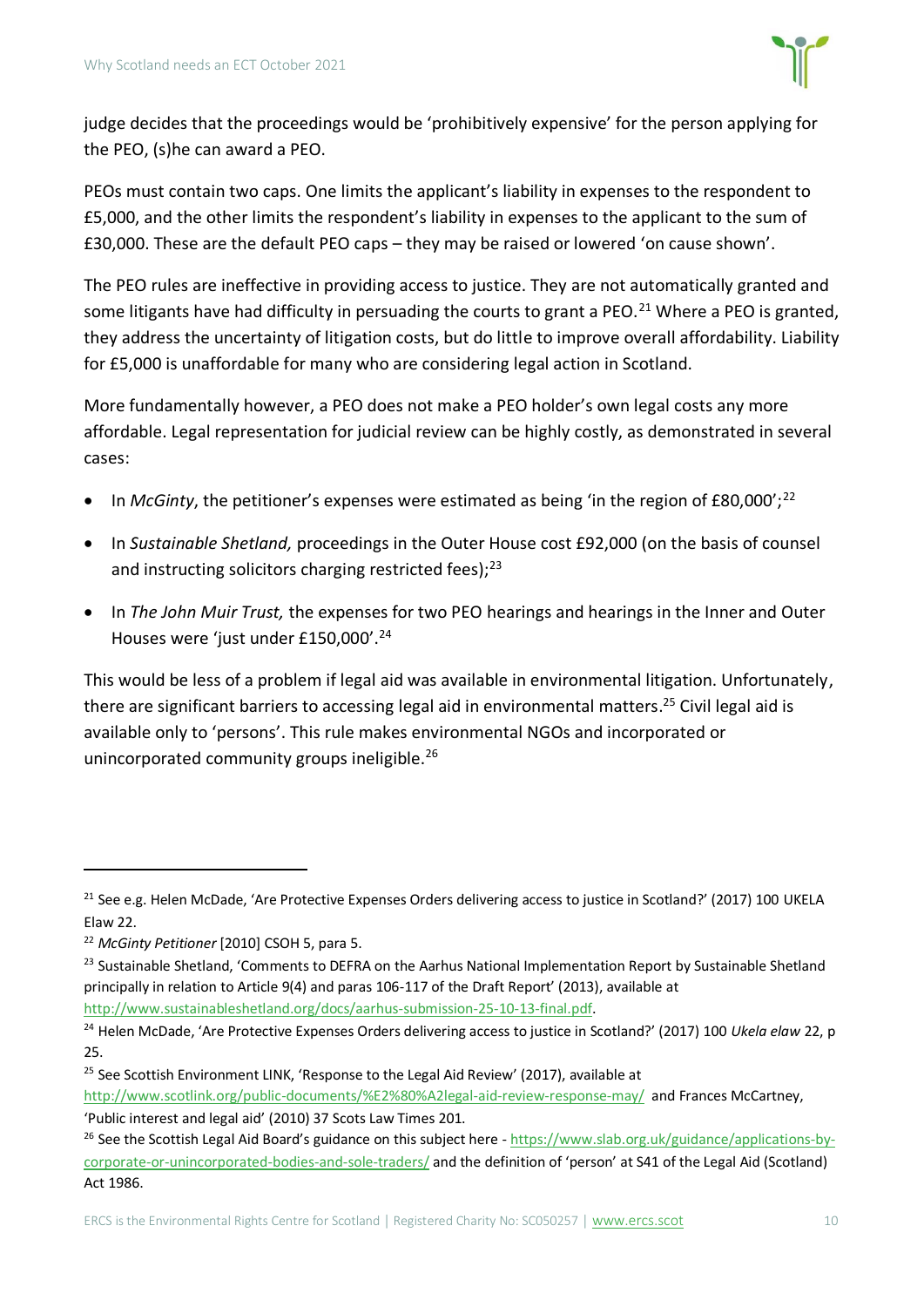

Individuals applying for legal aid also face difficulties. The Civil Legal Aid (Scotland) Regulations 2002 limit any grant of legal aid where a person applying has a 'joint interest' in the matter with others.<sup>27</sup> In those circumstances, legal aid is not to be granted if the Scottish Legal Aid Board is satisfied that either a legal aid applicant would not be seriously prejudiced or it would be reasonable for the other persons concerned to pay the expenses being sought.

It is likely that in most environmental litigation there will be a number of individuals with similar concerns about the issue in dispute (e.g. in the case of a large development in a conservation area, or air pollution in a city). A person seeking to undertake environmental litigation is prone to have a 'joint interest' with others, because as Lord Hope pointed out in *Walton v Scottish Ministers*, "the quality of the natural environment is of legitimate concern to everyone".<sup>28</sup>

The problems discussed above have resulted in several findings that Scotland is non-compliant with the Aarhus Convention with respect to its requirements on access to environmental justice. In nine consecutive decisions of the Aarhus Convention Compliance Committee (ACCC) and the Meeting of the Parties, the Scottish civil justice system has been found to fail to meet the requirements of Articles 9(4), 9(5) and 3(1) of the Convention.<sup>29</sup>

The first of those findings was made in 2014, and the most recent in July 2021. The main source of non-compliance is the failure to meet the Article 9(4) requirement, which broadly requires that access to environmental justice must be "not prohibitively expensive".

The Scottish Government has not undertaken a holistic review of the barriers posed by the costs of environmental litigation at any point. At the time of writing, there is no plan to address the noncompliance which has been identified by the ACCC.

In summary, environmental litigation in the Court of Session is unaffordable. Some steps have been taken to implement the Aarhus Convention in Scotland's requirements on access to justice, but

<sup>&</sup>lt;sup>27</sup> Civil Legal Aid (Scotland) Regulations 2002 (SSI 2002/494), Regulation 15.

<sup>&</sup>lt;sup>28</sup> [2012] UKSC 44, para 152. It is understood that the Scottish Government plans to carry out legal aid reform in the near future.

<sup>&</sup>lt;sup>29</sup> ACCC, 'Compliance by the United Kingdom of Great Britain and Northern Ireland with its obligations under the Convention' (ECE/MP.PP/2014/23), Meeting of the Parties, 'Decision V/9n on compliance by the United Kingdom of Great Britain and Northern Ireland with its obligations under the Convention' (ECE/MP.PP/2014/2/Add.1), ACCC, 'First progress review of the implementation of decision V/9n on compliance by the United Kingdom with its obligations under the Convention' (2015), ACCC, 'Second progress review of the implementation of decision V/9n on compliance by the United Kingdom with its obligations under the Convention' (2017), ACCC, 'Compliance by the United Kingdom of Great Britain and Northern Ireland with its obligations under the Convention' (ECE/MP.PP/2017/46), Meeting of the Parties, 'Decision VI/8k, Compliance by United Kingdom with its obligations under the Convention'

<sup>(</sup>ECE/MP.PP/2017/2/Add.1), ACCC, 'First progress review of the implementation of decision VI/8k on compliance by the United Kingdom of Great Britain and Northern Ireland with its obligations under the Convention' (2019), ACCC, 'Second progress review of the implementation of decision VI/8k on compliance by the United Kingdom of Great Britain and Northern Ireland with its obligations under the Convention' (2020), ACCC, 'Committee's report to the Meeting of the Parties on decision VI/8k' (Parts I & 2) (2021).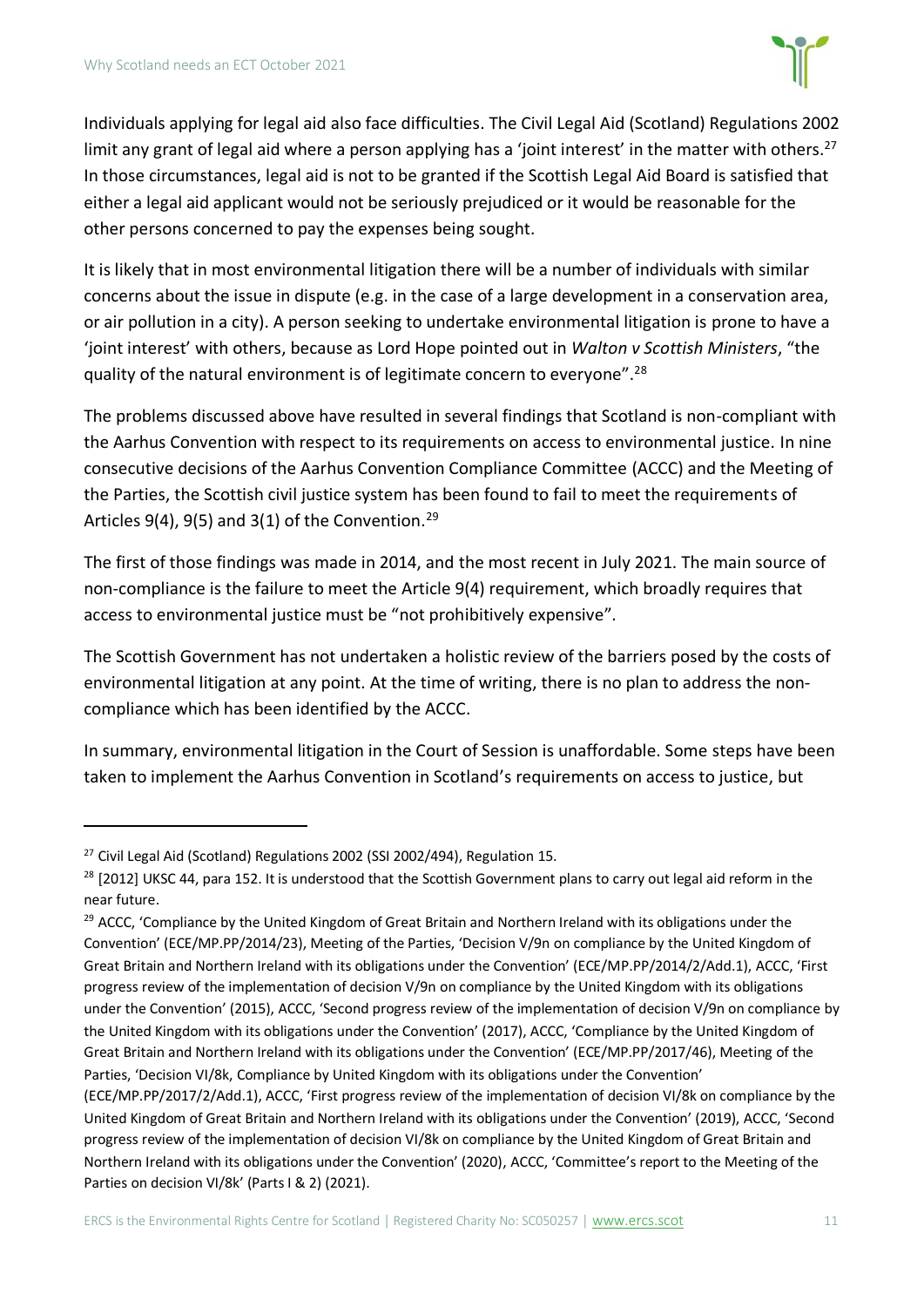

they have been inadequate. It is not only the risk of adverse liability for expenses which deters people from going to court over the environment, but the costs of environmental litigation as a whole (including the cost of legal representation).

#### 3.1.2 How an ECT could reduce litigation costs

An ECT which was designed to ensure affordability could provide a comprehensive response to address the problems associated with the costs of environmental litigation.

In terms of court fees, an ECT which charged minor fees (or ideally none whatsoever) would make litigation more affordable. Similarly, removing the need for the involvement of counsel in litigation by default could improve affordability.

However, the most significant change that would make litigation more affordable would be to replace the 'loser pays rule' with a different approach to the allocation of legal expenses at the end of a case.

In most tribunals in Scotland, the general rule vis-à-vis expenses is that each party bears their own expenses at the end of a case (absent extenuating circumstances such as unreasonable behaviour by one of the parties).<sup>30</sup> In personal injury litigation in Scotland, the expenses rules have recently been changed to provide for 'qualified one way costs shifting' (QOCS) in favour of people raising personal injury claims.<sup>31</sup> QOCS removes the risk that a pursuer may incur substantial liability for the defender's legal expenses if the claim is eventually unsuccessful (subject to certain exceptions). If an ECT was to introduce either, or some combination of both of these expenses rules, it could dramatically improve access to justice.

One of the often repeated arguments against reducing litigation costs is that it will 'open the floodgates' to litigation with little merit. Frances McCartney explained why this concern is unfounded:

*Taking legal action will always have a cost – time, money and effort. Even with the risk of an adverse award of expenses removed, litigation is likely still to be a stressful and unpleasant process. Few groups or persons are likely to actively seek litigation, and even larger NGOs will have pressures of competing resources.*<sup>32</sup>

<sup>&</sup>lt;sup>30</sup> E.g. The First-tier Tribunal for Scotland Housing and Property Chamber (Procedure) Regulations 2017 (SSI 2017/328), Rule 40.

<sup>&</sup>lt;sup>31</sup> Act of Sederunt (Rules of the Court of Session 1994, Sheriff Appeal Court Rules and Sheriff Court Rules Amendment) (Qualified One-Way Costs Shifting) 2021 (SSI 2021/226).

 $32$  F McCartney, 'Litigation over the environment: an opportunity for change' (Friends of the Earth Scotland, 2015), p 61. K Scott has also noted that the notion of, "the idle and whimsical plaintiff, a dilettante who litigates for a lark, is a spectre which haunts the legal literature, not the courtroom", in 'Standing in the Supreme Court - A Functional Analysis' 86 Harvard Law Review 645 (1973).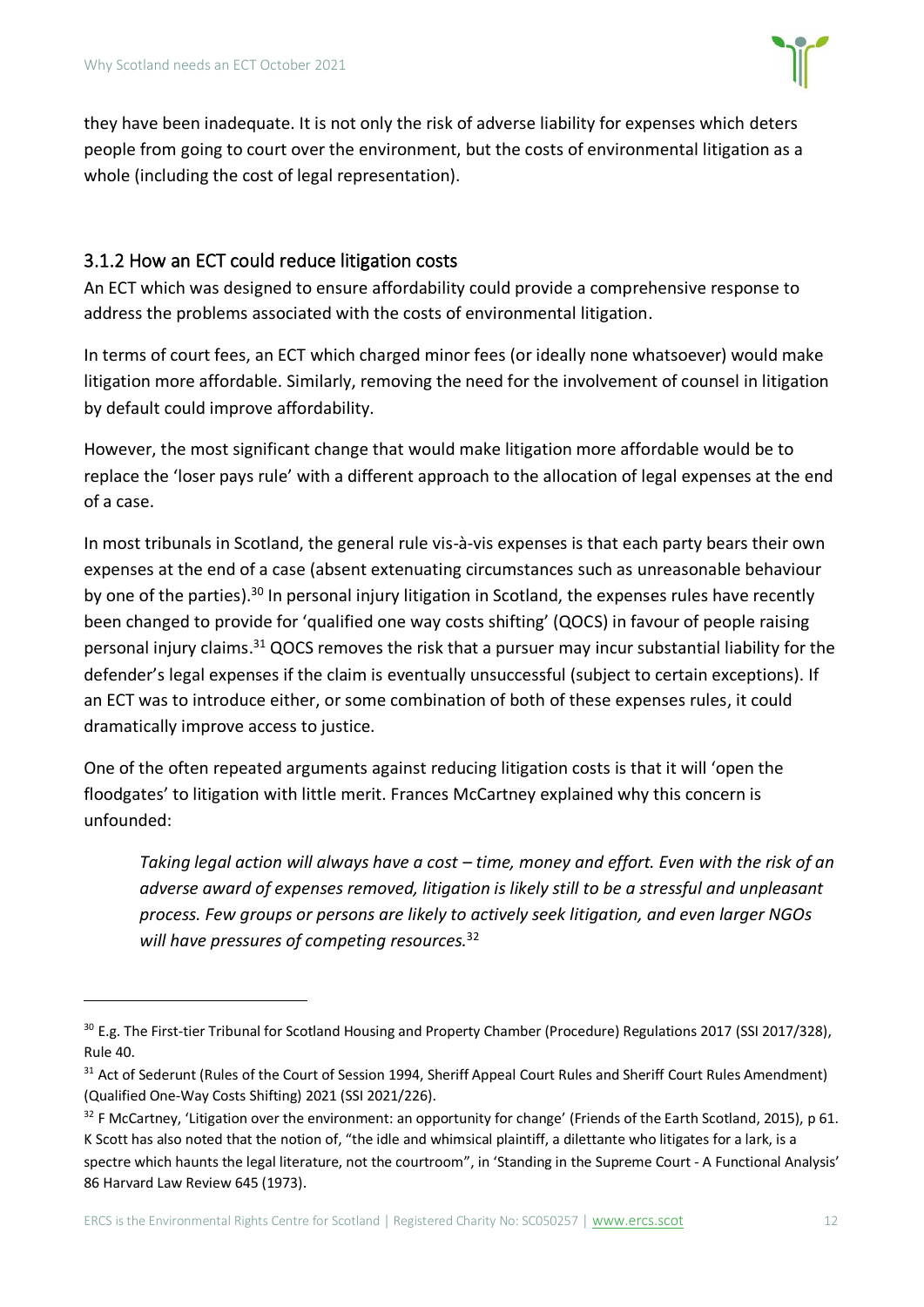

#### <span id="page-12-0"></span>3.2 Merits review in environmental litigation

#### <span id="page-12-1"></span>3.2.1 The absence of merits review in judicial review and statutory planning appeals

'Merits review' refers to a process where a person can challenge a decision, act or omission if the substance of the law has been violated (also referred to as 'substantive legality'). Merits review is contrasted with 'procedural review' – which refers to a process where a person can challenge a decision, act or omission if procedures set out in law have been violated. Certain legal challenges can involve either merits review or procedural review grounds, or a mix of the two.

Article 9 of the Aarhus Convention requires Parties to ensure that members of the public have access to an independent review procedure to challenge the substantive and procedural legality of certain decisions, acts and omissions. <sup>33</sup> The scope of what members of the public should be able to have reviewed is broad. Article 9(3) includes, "acts and omissions by private persons and public authorities which contravene provisions of... national law relating to the environment".<sup>34</sup>

In Scotland, the main mechanism for challenging decisions relating to the environment is judicial review. The grounds for judicial review are well understood to not include full merits review. Lord Hope explained the role of judicial review vis-à-vis merits review in *West v Secretary of State for Scotland*:

*Judicial review is available, not to provide machinery for an appeal, but to ensure that the decision-maker does not exceed or abuse his powers or fail to perform the duty which has been delegated or entrusted to him. It is not competent for the court to review the act or decision on its merits, nor may it substitute its own opinion for that of the person or body to whom the matter has been delegated or entrusted*. 35

The only review of the merits of a decision which the courts can engage in is to consider whether a decision was '*Wednesbury* unreasonable'.<sup>36</sup> The *Wednesbury* unreasonableness test is also referred to as irrationality, absurdity or perversity. It is a high very test to meet.<sup>37</sup> Sir Crispin Agnew has argued that the *Wednesbury* approach does not adequately protect the environment, because most decision makers may lack the expertise to make decisions relating to difficult environmental science - and the substance of their decisions effectively cannot be challenged.<sup>38</sup>

<sup>33</sup> Articles 9(2) and 9(3). See Jonas Ebbesson et al, 'The Aarhus Convention: an Implementation Guide' (2<sup>nd</sup> Edition, UNECE, 2014), pp 193-199.

<sup>34</sup> Article 9(3).

<sup>35</sup> *West v Secretary of State for Scotland* 1992 SC 385, p 413.

<sup>36</sup> Derived from *Associated Provincial Picture Houses Ltd v Wednesbury Corporation* [1948] 1 KB 223.

<sup>37</sup> Lorna Drummond, Frances McCartney and Anna Poole, *A Practical Guide to Public Law Litigation in Scotland* (W Green, 2020), pp 63-65.

<sup>&</sup>lt;sup>38</sup> Crispin Agnew, 'Does Wednesbury Protect the Environment?' (2018) 104 UKELA elaw 26.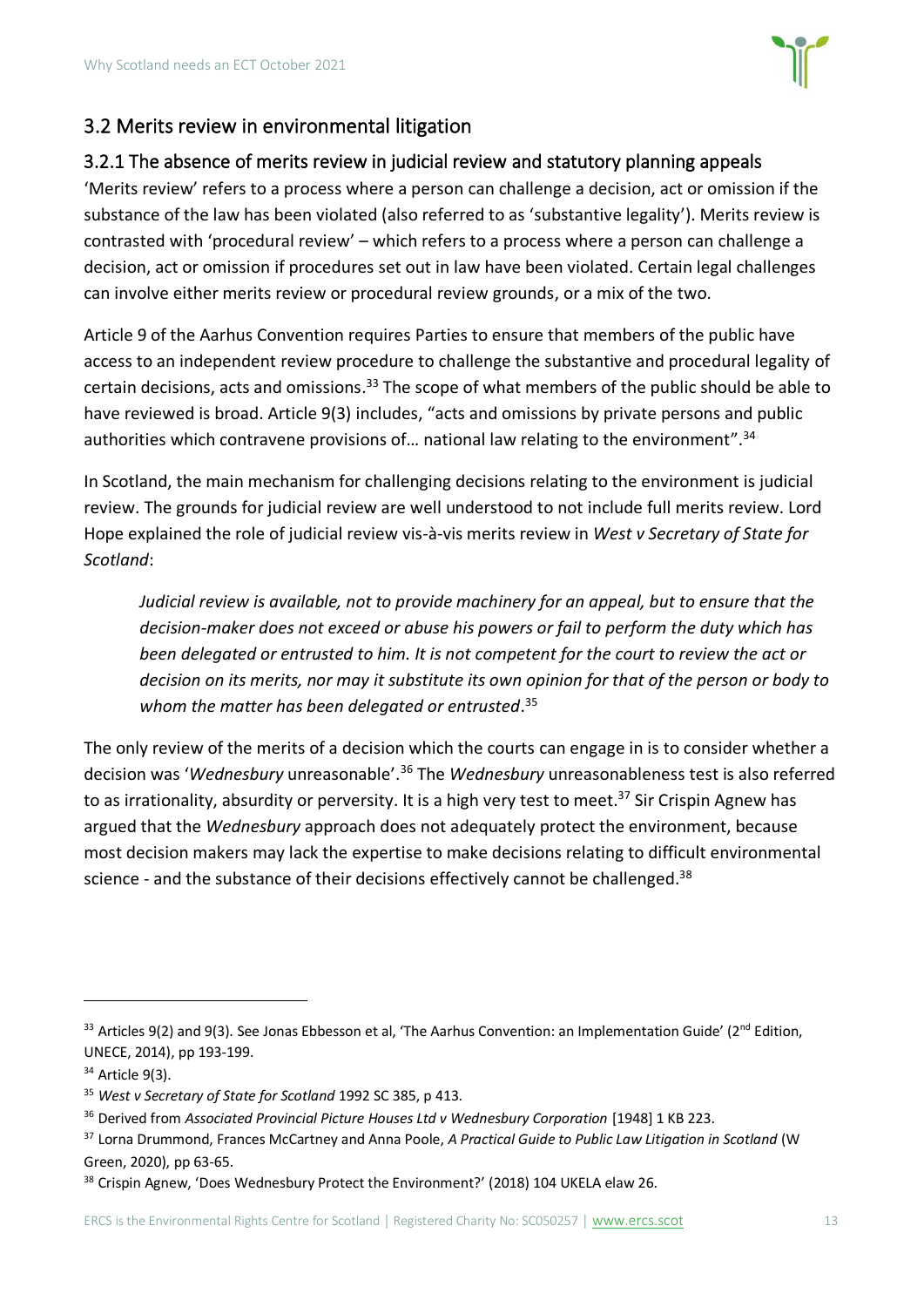

Similarly to judicial review, the statutory appeals process for challenging certain planning decisions in the Court of Session also does not allow for full merits review. <sup>39</sup> Neil Collar has commented that in general for a member of the public looking to challenge planning decisions in court, their right of challenge "only extends to the legality of the decision, and not its planning merits".<sup>40</sup> He has also noted that members of the public "have no opportunity to challenge the planning merits of a grant of planning permission or the adoption of a development plan".<sup>41</sup>

The ACCC has considered the UK's arrangements for the provision of substantive review in two different communications relating to the UK. In communication ACCC/C/2008/33, although it declined to make a finding of non-compliance on this point, the Committee was "not convinced that the Party concerned… meets the standards for review required by the Convention as regards substantive legality".<sup>42</sup>

In ACCC/C/2013/90, the ACCC found that the failure by the High Court of Northern Ireland to undertake its own assessment of whether particular legal tests relating to an environmental impact assessment were adhered to, amounted to non-compliance with the Article 9(2) requirement to provide for a review of the substantive legality of those decisions.<sup>43</sup>

The absence of merits review in Scotland (and across the UK more widely) is currently the subject of a 'communication' to the ACCC which was made in 2017.<sup>44</sup> The ACCC has not yet made findings on the question of whether there is provision for an adequate review of the substantive legality as required by Article 9.

In summary, it is questionable whether the absence of merits review in judicial review and in planning statutory appeals meets the requirements of the Aarhus Convention and this matter is currently under consideration by the ACCC.

#### 3.2.2 How an ECT could include Merits review

An ECT could be given statutory powers to carry out merits review of acts and omissions by private persons and public authorities which contravene national environmental laws. An ECT could use

<sup>39</sup> See e.g. the comments of the Court of Session in *Sally Carroll v Scottish Borders Council* [2015] CSIH 73, at paragraph 54 that, "…the planning merits of this proposal, and issues of planning judgment, are not matters for this court... We are concerned with legal validity and procedural regularity, not planning judgment."

<sup>40</sup> *Planning* (4th Edition, 2016), p 337.

<sup>41</sup> *Planning* (4th Edition, 2016), p 339.

<sup>&</sup>lt;sup>42</sup> ACCC, 'Findings and recommendations with regard to communication ACCC/C/2008/33 concerning compliance by the United Kingdom of Great Britain and Northern Ireland (ECE/MP.PP/C.1/2010/6/Add.3), paragraph 125.

<sup>43</sup> ACCC, 'Findings and recommendations with regard to communication ACCC/C/2013/90 concerning compliance by the United Kingdom of Great Britain and Northern Ireland' (advance unedited findings dated 26 July 2021), paragraphs 115- 141.

<sup>44</sup> See communication ACCC/C/2017/156 United Kingdom. The background documentation for this communication is available a[t https://unece.org/env/pp/cc/accc.c.2017.156\\_united-kingdom.](https://unece.org/env/pp/cc/accc.c.2017.156_united-kingdom)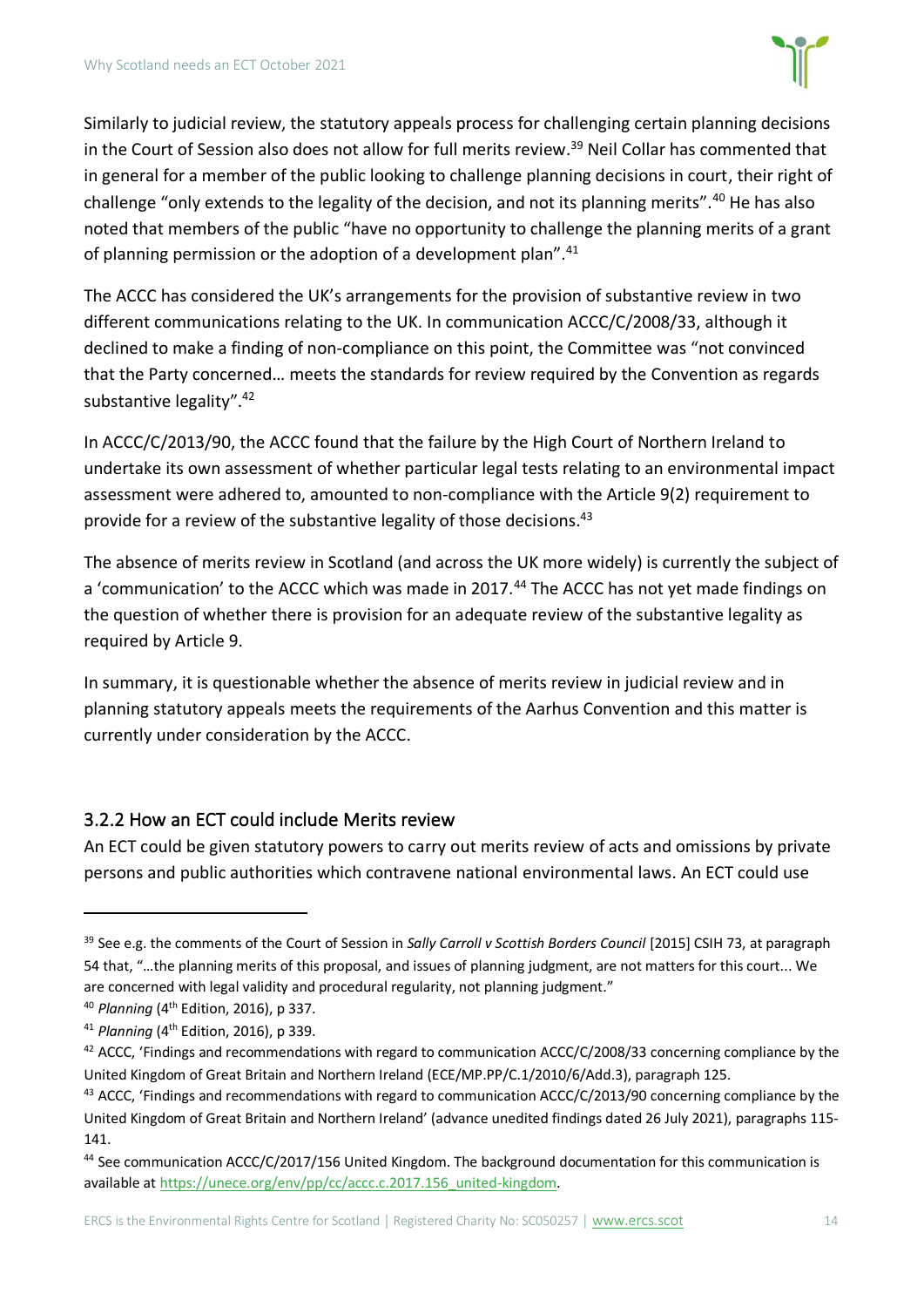

both legal members and expert members with relevant scientific and technical expertise to enable it to review such matters.

An example of how this could work comes from the planning appeals system in Scotland. For national and major developments, a developer has a right of appeal to the Scottish Ministers in certain circumstances.<sup>45</sup> Appeals to the Scottish Ministers are handled by the Directorate for Planning and Environmental Appeals (DPEA). For certain local developments, a developer has a right of appeal to the 'Local Review Body' (LRB) in certain circumstances.<sup>46</sup> Appeals to the LRB and the DPEA are full merits reviews.<sup>47</sup> An ECT could take a similar approach to appeals to the LRB and DPEA.

#### <span id="page-14-0"></span>3.3 The fragmentation of environmental disputes

#### 3.3.1 Where environmental litigation takes place in Scotland

McCartney's 2015 'Litigation over the environment' report found that:

*…the hearing of administrative appeals and planning and environmental matters is separated over a number of courts and tribunals in Scotland…The expansion of the various jurisdictions appears to have been done on a case-by-case basis, and without an overall strategy in mind. It is not clear why the jurisdictions have necessarily been assigned to each body.*<sup>48</sup>

This analysis remains applicable in 2021. The following is a non-exhaustive list of examples of the different fora where environmental litigation and litigation-type appeals are carried out in Scotland:

• The Court of Session hears petitions for judicial review in environmental and planning matters, and certain statutory appeals.<sup>49</sup>

<sup>45</sup> Town and Country Planning (Scotland) Act 1997 (TCPSA), Section 47.

<sup>46</sup> TCPSA 1997, Section 43A(8)

<sup>47</sup> For the LRB's approach, the Court of Session in *Sally Carroll v Scottish Borders Council* [2015] CSIH 73, noted at paragraph 55(6) that an LRB, "must approach the matter "de novo"… What is required is that the LRB should apply its collective mind afresh to the materials which were before the appointed person, together with any further materials or information properly before it. It is not merely considering whether the appointed person's decision was reasonable in Wednesbury terms, but rather it is looking at the materials afresh". TCPSA 1997, Section 48(1), provides that the DPEA may deal with the appeal as if it was an application that had been made in the first instance.

<sup>&</sup>lt;sup>48</sup> 'Litigation over the environment: an opportunity for change', p43.

<sup>&</sup>lt;sup>49</sup> E.g. Section 238 of the Town and Country Planning (Scotland) Act 1997 provides for challenges to strategic development and local development plans (see more broadly the list of planning-related statutory appeals in Neil Collar, *Planning* (4th Edn, W Green, 2016), pp272-273)).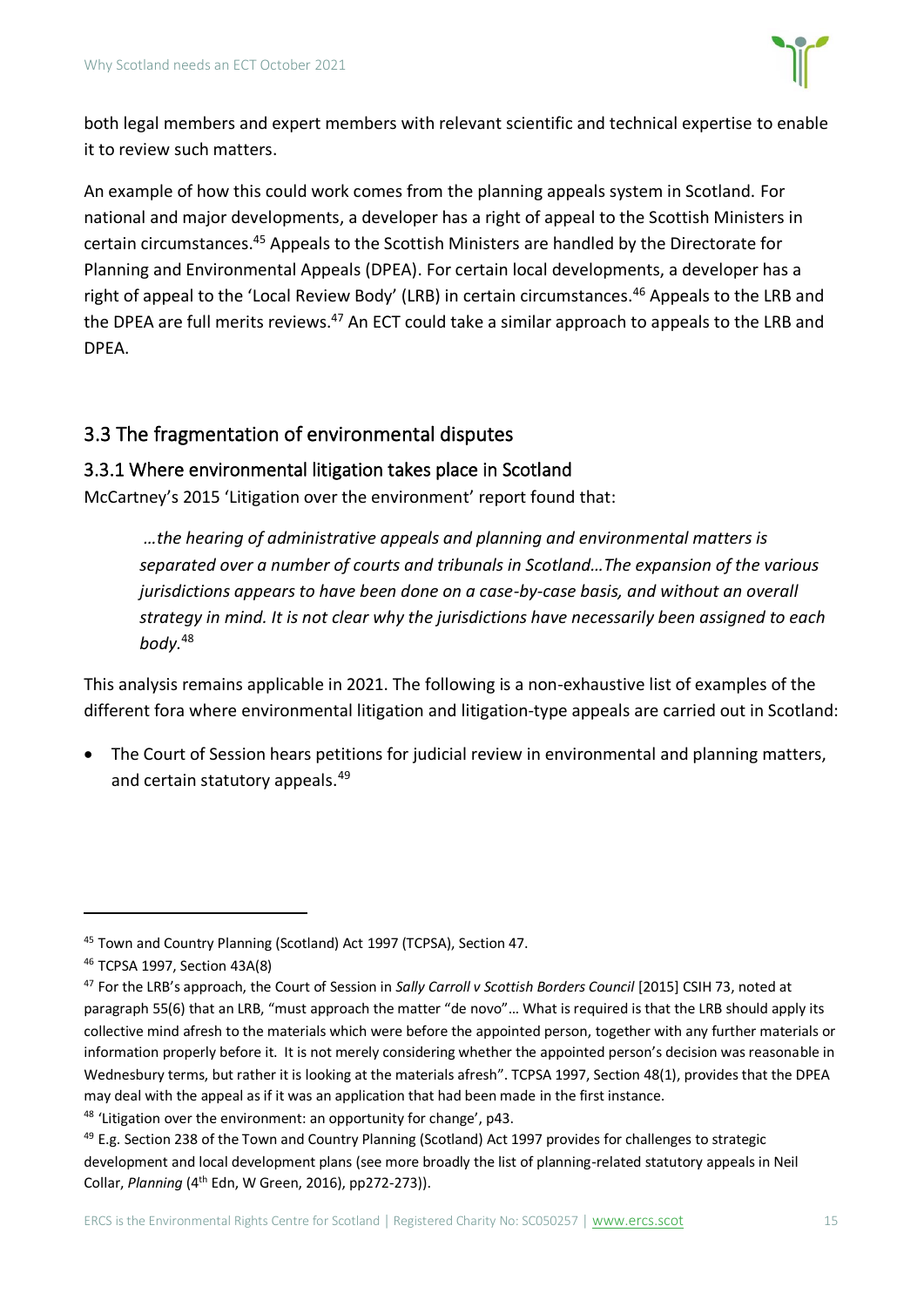

- Sheriff courts have broad criminal jurisdiction relating to the environment,<sup>50</sup> in addition to a civil jurisdiction which includes statutory nuisance litigation and land access rights appeals. $51$
- The Scottish Land Court hears appeals concerning deer control schemes, nature conservation, nitrate vulnerable zones and fixed monetary penalties issued by SEPA.<sup>52</sup>
- The Department for Planning and Environmental Appeals has jurisdiction in planning appeals and various other environmental appeals (such as high hedge notification appeals, appeals against various licensing and permitting decisions made by SEPA and forestry-related appeals).<sup>53</sup>
- The Lands Tribunal for Scotland has jurisdiction to hear claims relating to coal mining subsidence.<sup>54</sup>
- The Scottish Information Commissioner has jurisdiction in appeals relating to the handling of environmental information requests.<sup>55</sup>

The means of dealing with environmental disputes has developed in an ad hoc manner, resulting in a system which is fragmented, inefficient and appears irrational. McCartney concluded that, "Scotland has an incoherent system for determining environmental disputes". <sup>56</sup> Practitioners and litigants are left with a confusing variety of institutional cultures and procedural rules to familiarise themselves with. Some of the above appeal regimes allow for appeals on the merits, whereas others allow only for appeals on questions of law.<sup>57</sup>

#### 3.3.2 How an ECT could rationalise environmental disputes

Paul Stein has explained that drawing together a fragmented system into one ECT jurisdiction can create many efficiency benefits.<sup>58</sup> An ECT can avoid the problems of having multiple legal proceedings arising out of the same environmental dispute by having multiple legal issues heard in

<sup>50</sup> For example, Wildlife and Countryside Act 1981, Sections 20-21. The Pollution Prevention and Control (Scotland) Regulations 2012, Regulation 67.

<sup>51</sup> Environmental Protection Act 1990, Ss 80 and 82. Land Reform (Scotland) Act 2003, Sections 14 and 28.

<sup>52</sup> Deer (Scotland) Act 1996, Section 9 and Schedule 2, paragraph 13. Nature Conservation (Scotland) Act 2004, Sections 18 and 34. Nitrate Vulnerable Zones (Scotland) Regulations 2008, Regulation 29. The Environmental Regulation (Enforcement Measures) (Scotland) Order 2015, Regulation 7.

<sup>53</sup> High Hedge (Scotland) Act 2013, S12. The Pollution Prevention and Control (Scotland) Regulations 2012, Regulation 58. The Water Environment (Controlled Activities) (Scotland) Regulations 2011, Regulation 50. The Felling (Scotland) Regulations 2019, Regulations 13-16.

<sup>54</sup> Coal Mining Subsidence Act 1991, Sections 6 and 40.

<sup>55</sup> The Environmental Information (Scotland) Regulations 2004, Regulation 17.

<sup>&</sup>lt;sup>56</sup> 'Litigation over the environment: an opportunity for change', p 61.

<sup>&</sup>lt;sup>57</sup> Appeals to the Department for Planning and Environmental Appeals allow for appeals on the merits, whereas judicial review does not. Discussed above at section 3.2 Merits review [in environmental litigation](#page-12-0)

<sup>58</sup> Paul Stein, 'A Specialist Environmental Court: An Australian Experience', in *Public Interest Perspectives in Environmental Law* (Robinson & Dunkley eds., 1995).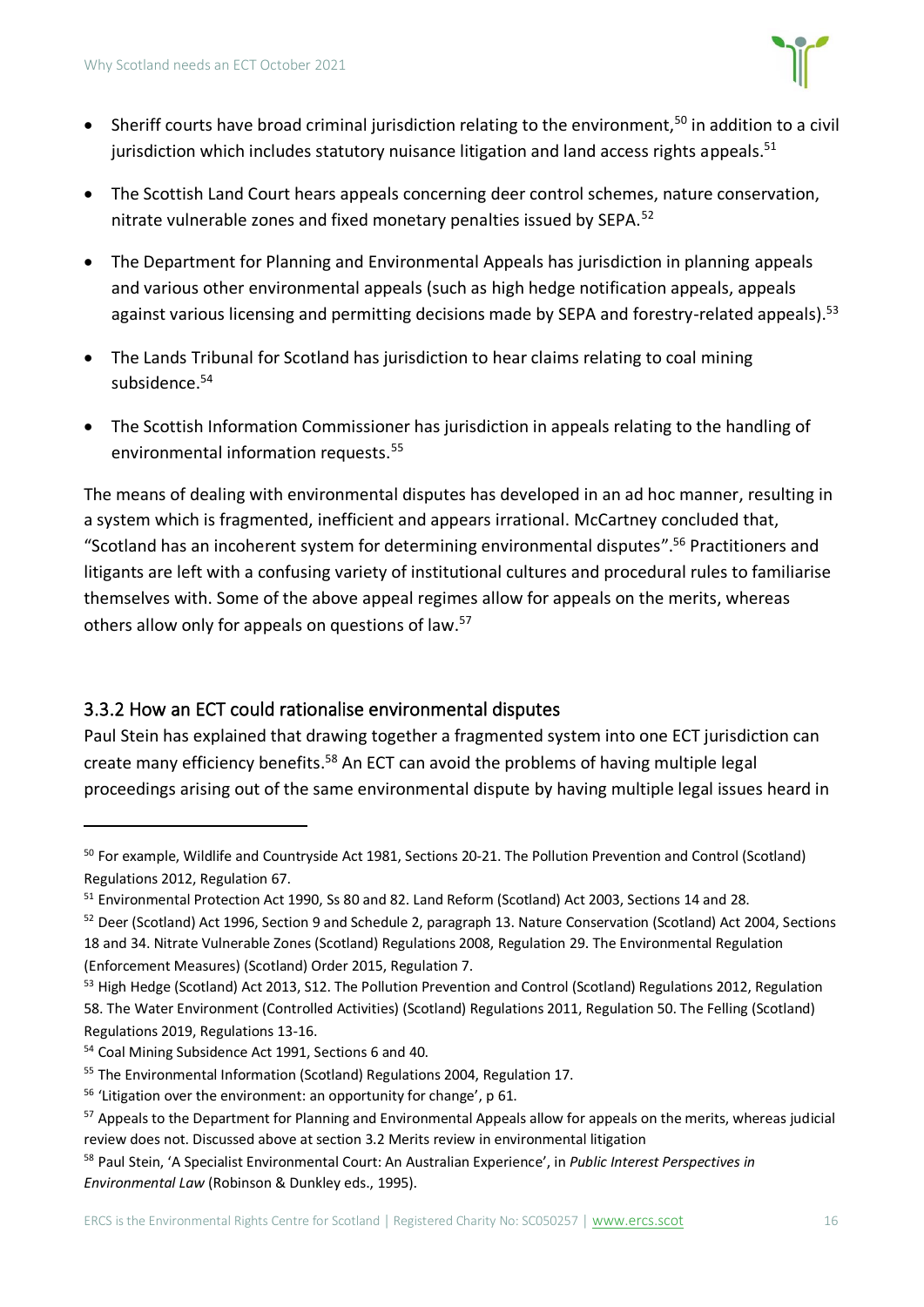

the same forum, can provide greater convenience to the parties and a single, combined jurisdiction can provide administrative costs savings compared to having multiple fora.

Brian Preston has argued that rationalising environmental disputes can also improve the quality of decision-making.<sup>59</sup> Having a single 'one-stop-shop'-type ECT which deals with environmental disputes can further increase the awareness of the government, business, members of the public and civil society of environmental law, policy and issues. In Preston's view, this "…facilitates increased recourse to, and enforcement of, environmental law. This improves good governance, a critical element in achieving ecologically sustainable development."<sup>60</sup>

The current disjointed system does not serve the public interest. Drawing the above disparate jurisdictions into one rationalised ECT would allow for such disputes to be dealt with more efficiently and would create broader public benefits.

#### <span id="page-16-0"></span>3.4 Judicial specialisation/expertise

#### <span id="page-16-1"></span>3.4.1 How frequently do judges hear environmental cases?

Environmental law has several features which mark the field as distinct from other areas of law, and which create an argument that some form of specialist treatment is required in adjudication.

Ceri Warnock has explained that these distinct features include the dynamic nature of ecosystems, the unavoidable scientific uncertainty which is at the heart of such disputes, the need for courts to assess the risks of particular actions, the polycentric nature of environmental problems and the different types of impacts (e.g. physical, economic, socio-cultural) which can transcend traditional bi-party disputes.<sup>61</sup> Similarly, McCartney noted that the interaction of international and European laws and principles and imbalances in resources between the parties often feature.<sup>62</sup>

Environmental litigation requires judges who understand the complex web of national, regional and international laws and principles which make up environmental law (and their associated policies). Added to their legal complexity, some degree of scientific/technical literacy is needed in order to be able to effectively deal with the nature of environmental disputes, as is familiarity with the often

<sup>&</sup>lt;sup>59</sup> Brian Preston, 'Benefits of Judicial Specialization in Environmental Law: The Land and Environment Court of New South Wales as a Case Study', 29 Pace Environmental Law Review 396, p 425.  $60$  Ibid, p425.

<sup>61</sup> Ceri Warnock, *Environmental Courts and Tribunals: Powers Integrity and the Search for Legitimacy* (Hart, 2020).

 $62$  'Litigation over the environment: an opportunity for change', pp 10-11. Disputes involving environmental principles may increase in Scotland following the inclusion of certain environmental principles in Section 13 of the UK Withdrawal from the European Union (Continuity) (Scotland) Act 2021, and the attendant duties in the Act for various public authorities to have due regard to them while exercising certain functions.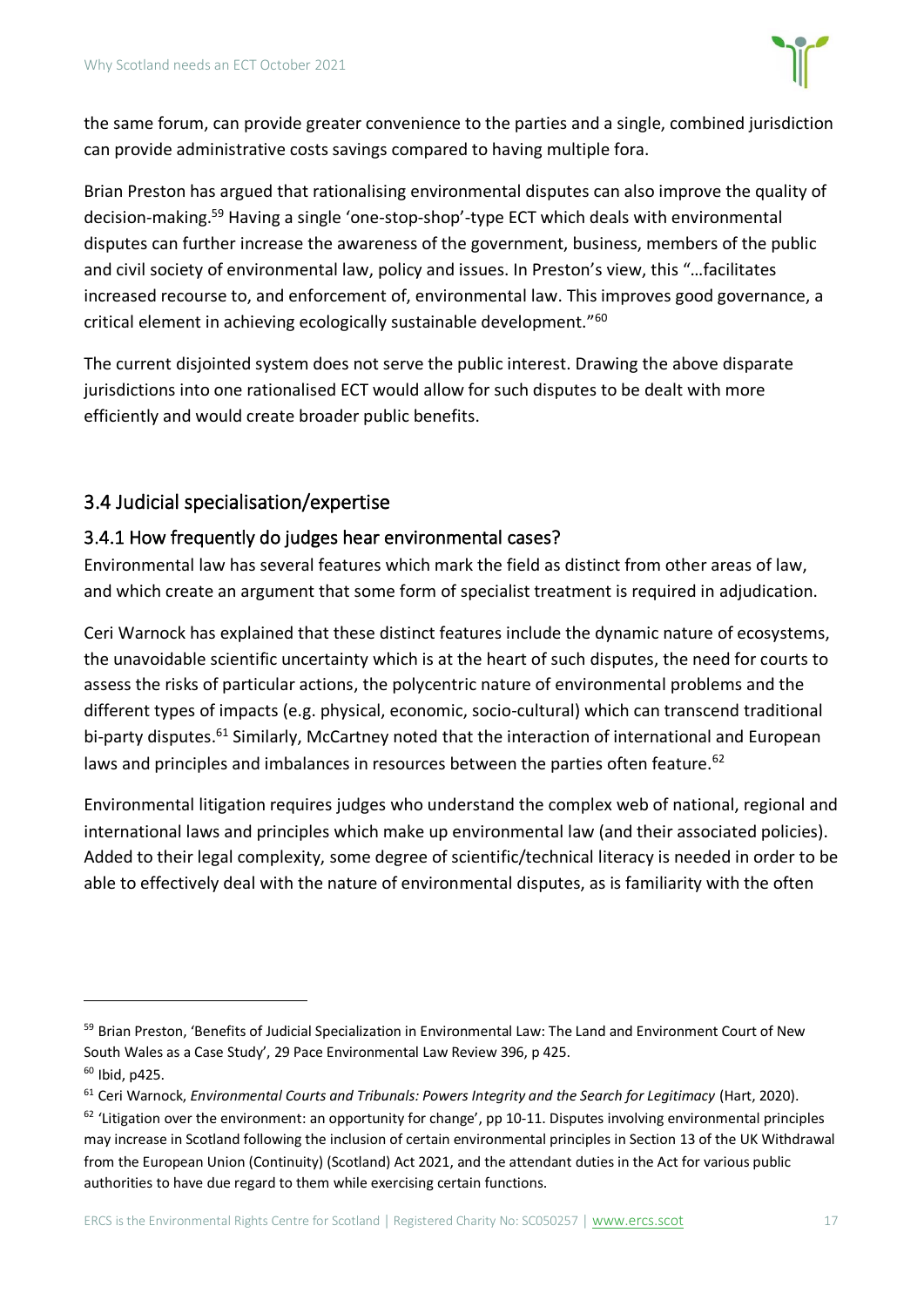

highly technical expert evidence that can be associated with such litigation.<sup>63</sup> For these reasons, generalist judges may be ill-suited to most environmental disputes.<sup>64</sup>

As discussed in section 3.3, environmental disputes are heard in many different fora in Scotland. One of the outcomes of this is that judges in Scotland are rarely exposed to environmental cases and may be unable to develop the necessary expertise to deal with such cases efficiently and effectively.

Judicial review is an example of the infrequent exposure of judges to environmental litigation. 16 'environmental' judicial review petitions were initiated in the Court of Session over the past 10 years (for which the relevant statistics have been published), equating to 1.6 cases per year.  $65$  24 'senators' currently serve as judges in the Outer House.<sup>66</sup>

On the assumptions that (a) each environmental judicial review petition which has been initiated will result in a full hearing (cases can, and often settle before this stage) and (b) such cases are equally distributed amongst the senators; an Outer House judge can expect to hear an environmental judicial review case once every 15 years.<sup>67</sup>

The infrequent exposure of judges to environmental litigation may present a problem at sheriff court level also. The Scottish Government has recognised this with respect to 'right to roam' cases. A recent consultation document explained that the current arrangements whereby such cases are heard in sheriff courts across Scotland, "mean that individual sheriffs are unlikely to gain extensive expertise in the determination of such case and there is, consequently, a risk of lack of consistency of approach". 68

The Scottish Government's view was echoed in the consultation response from Ramblers Scotland, which explained that:

*It is our understanding that there have been very few cases relating to Part 1 of the Land Reform Act 2003 since it was passed with fewer than ten cases being decided, most between 2006-2009 and then two in more recent years… They took place in a range of sheriffdoms* 

<sup>63 &#</sup>x27;Benefits of Judicial Specialization in Environmental Law: The Land and Environment Court of New South Wales as a Case Study', pp 425-426.

<sup>64</sup> See 'Greening Justice', p14 and p18 and 'Environmental Courts & Tribunals: A Guide for Policy Makers', p IX.

<sup>65</sup> Scottish Government, 'Civil Justice Statistics in Scotland 2019-20' (Scottish Government, 2021), p62. The term 'environmental' is not defined in this publication.

<sup>66</sup> See the list of senators here - [https://www.judiciary.scot/home/judiciary/judicial-office-holders/senators-of-the](https://www.judiciary.scot/home/judiciary/judicial-office-holders/senators-of-the-college-of-justice/supreme-courts-list)[college-of-justice/supreme-courts-list.](https://www.judiciary.scot/home/judiciary/judicial-office-holders/senators-of-the-college-of-justice/supreme-courts-list)

 $67$  If 'planning permission' judicial review petitions are included, then the frequency of senators' exposure to both environmental and planning permission judicial review cases is increased to once every ~2.7 years. There were 73 petitions for planning permission initiated over the same period - Scottish Government, 'Civil Justice Statistics in Scotland 2019-20' (Scottish Government, 2021), p62.

<sup>68</sup> Scottish Government, 'The Scottish Land Court and the Lands Tribunal for Scotland: A consultation on the future of the Land Court and the Lands Tribunal' (Scottish Government, 2020), paragraph 50.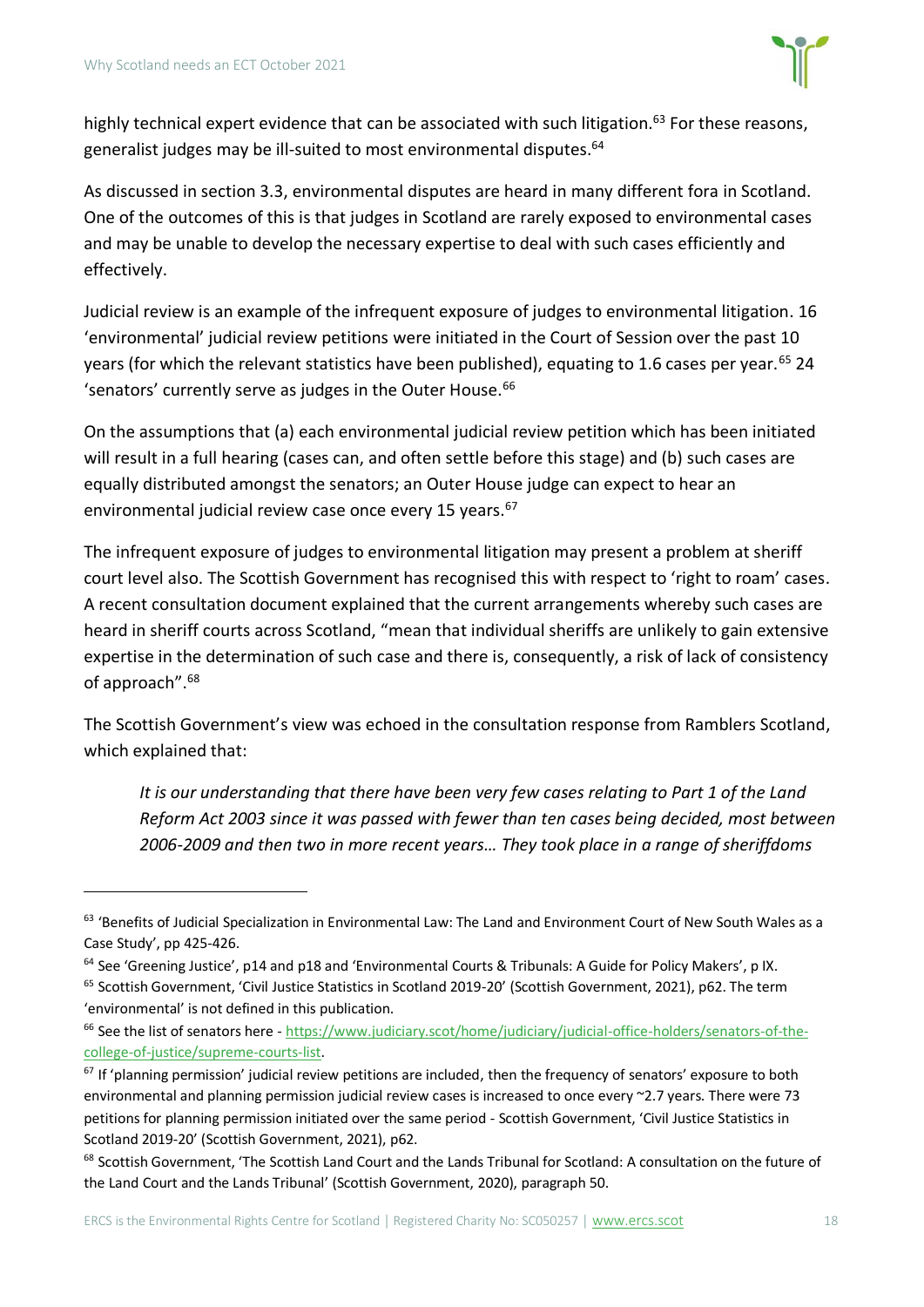

*around the country and as a result there is little opportunity for individual sheriffs to gain understanding of, or expertise in, this legislation. As noted in the consultation document this lack of regular experience in this sphere of legislation can lead to the risk of an approach which lacks consistency.*<sup>69</sup>

The benefits of judicial specialisation are recognised in many other areas of law in Scotland. Specialised courts and tribunals exist to deal with disputes relating to employment, social security, immigration and asylum, the welfare of children, land, tax, mental health, pensions, health and education, charity regulation, parking and bus lanes and housing. There is even a specialist court for applications for coats of arms.<sup>70</sup>

Campbell Gemmell has described the concept of an ECT as, "neither a new nor a particularly radical or challenging idea".<sup>71</sup> His comment was made with reference to the popularity of ECTs worldwide, but seems particularly pertinent to Scotland in the context of the enthusiasm for specialisation seen in the Scottish justice system.

#### 3.4.2 How an ECT could improve judicial specialisation/expertise

In keeping with Scotland's other specialised fora, a Scottish ECT would allow for the development of useful expertise amongst its appointed judges. This could be enhanced by the ECT providing specialist continuing professional development to its judges, and the ECT could also appoint technical experts to sit alongside the judges (something which happens in other specialist fora in Scotland) to advise them and facilitate interdisciplinary decision-making.

More specialised judges could deal more efficiently with environmental disputes and reach decisions more quickly.<sup>72</sup> A specialised Scottish ECT could result in costs savings to the parties to litigation and to the public expenditure more broadly.

<sup>&</sup>lt;sup>69</sup> Ramblers Scotland, 'Response to the consultation on the future of the Land Court and the Lands Tribunal' (Ramblers Scotland, 2020), pp 1-2.

<sup>&</sup>lt;sup>70</sup> Those courts and tribunals are: [The Employment Tribunal,](https://www.gov.uk/courts-tribunals/employment-tribunal) [The First-tier Tribunal \(Social Entitlement Chamber\),](https://www.gov.uk/appeal-benefit-decision) The [First Tier Tribunal for Scotland \(Social Security Chamber\),](https://www.socialsecuritychamber.scot/home) [The First-tier Tribunal \(Immigration and Asylum\),](https://www.gov.uk/courts-tribunals/first-tier-tribunal-immigration-and-asylum) [Children's](https://www.chscotland.gov.uk/)  [Hearings Scotland,](https://www.chscotland.gov.uk/) [The Scottish Land Court,](http://www.scottish-land-court.org.uk/) [The Lands Tribunal for Scotland,](http://www.lands-tribunal-scotland.org.uk/contact/office-and-staff) [The First Tier Tribunal for Scotland Tax](http://www.taxtribunals.scot/)  [Chamber,](http://www.taxtribunals.scot/) [The Council Tax Reduction Review Panel,](https://www.counciltaxreductionreview.scot/) [The Mental Health Tribunal for Scotland,](https://www.mhtscotland.gov.uk/mhts/Home/Welcome_to_the_Mental_Health_Tribunal) [The Pensions Appeal](https://www.patscotland.org.uk/)  [Tribunal Scotland,](https://www.patscotland.org.uk/) [The First Tier Tribunal for Scotland Health and Education Chamber,](https://www.healthandeducationchamber.scot/) [The First Tier Tribunal for](https://www.generalregulatorychamber.scot/)  [Scotland General Regulatory Chamber,](https://www.generalregulatorychamber.scot/) [The First Tier Tribunal for Scotland \(Housing and Property Chamber\)](https://www.housingandpropertychamber.scot/home) and the [Court of the Lord Lyon.](https://www.courtofthelordlyon.scot/)

<sup>&</sup>lt;sup>71</sup> C Gemmell, 'Environmental governance beyond 2019 and the case for a Scottish environment court', op cit, and 'Environmental Governance: effective approaches for Scotland post-Brexit' (Scottish Environment LINK, 2019), p44. <sup>72</sup> Greening Justice, p14.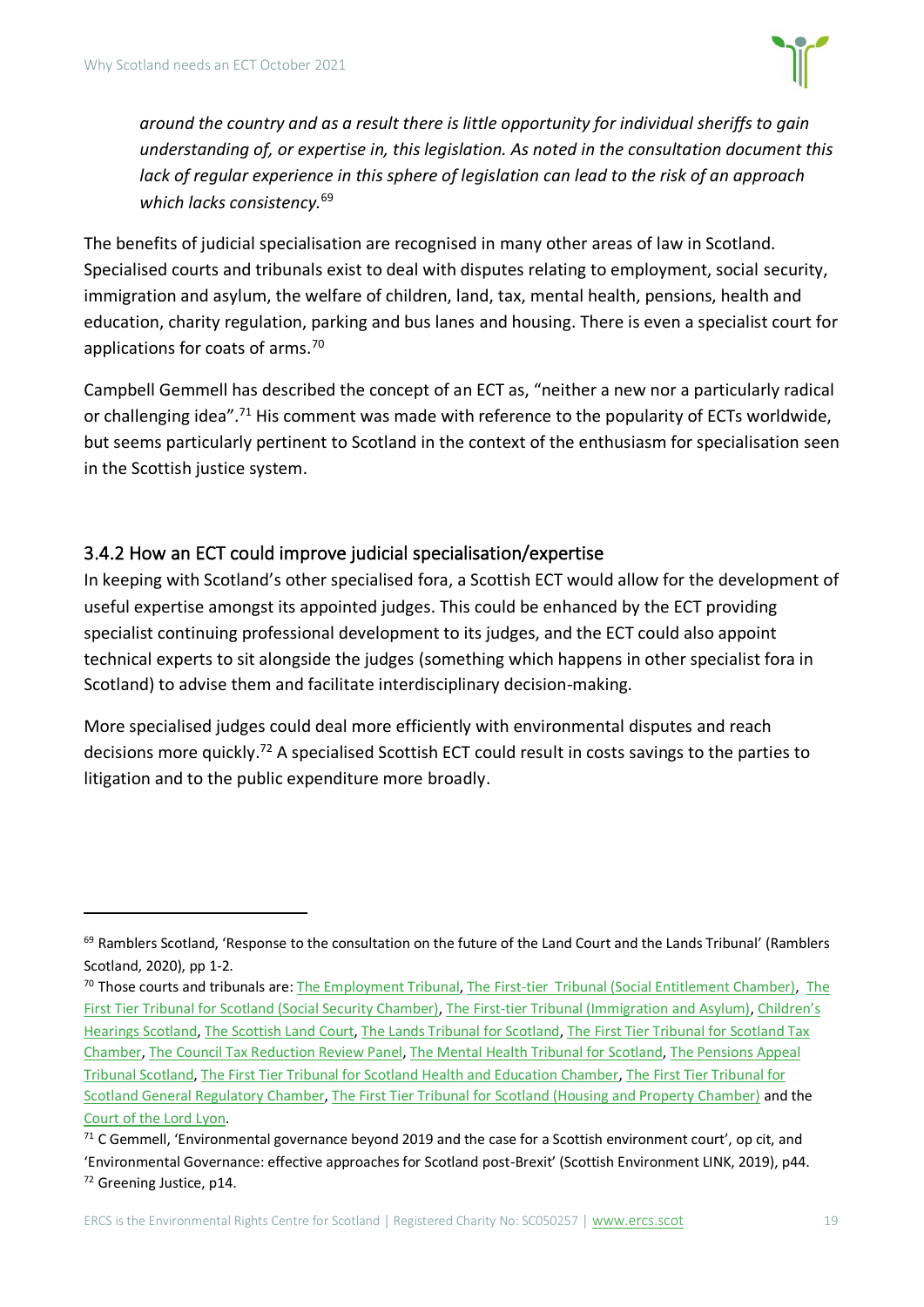

# <span id="page-19-0"></span>4. The arguments against an ECT

In its 2017 consultation response, the Scottish Government gave several reasons for refusing to establish an ECT in 2017. The main reasons articulated against the establishment of an ECT are considered below.

#### <span id="page-19-1"></span>4.1 Certain cases are better dealt with in local sheriff courts

The Scottish Government suggested that cases involving wildlife and environmental crime "are best heard in a local sheriff court rather than a centralised specialist court".<sup>73</sup> Similar comments were made regarding nuisance actions.<sup>74</sup> Although no reasons were given for this, it was perhaps considered that, because such disputes have a close connection to certain locations, then they should be dealt with in a court which is as close to the 'locus' of the dispute as possible. This could also be more convenient for the parties in terms of travelling to attend any hearings and so that the decision-maker may be familiar with the local geography to assist their determination of the dispute.

However, there is little (if any) distinction between the disputes referred to above, which are currently heard in sheriff courts, and other matters which are dealt with in the Court of Session, the Scottish Land Court and the DPEA. All of the latter fora are 'centralised' in that they are based in one location, yet they hear disputes with geographical loci which are dispersed across Scotland.<sup>75</sup>

In addition the relatively recent closures of several sheriff courts have made it difficult to accurately describe some sheriff courts as being 'local'. <sup>76</sup> For example, Haddington Sheriff Court was closed in January 2015, and sheriff court litigation arising from East Lothian now takes place in a different local authority, at Edinburgh Sheriff Court.<sup>77</sup>

There are advantages of adopting a non-centralised approach to hearings. An ECT could be set up in a way to accommodate a non-centralised approach. For example, an ECT might use a central office and locate its administration there, but carry out its hearings in different venues across Scotland.

The First-Tier Tribunal for Scotland Housing and Property Chamber offers a useful example of a non-centralised approach to hearings. The Tribunal is based in the Glasgow Tribunals Centre, but it

<sup>73</sup> 'Developments in environmental justice in Scotland: Consultation analysis and Scottish Government response', paragraph 83.

 $74$  The response states that, "Clearly, it is not appropriate for nuisance actions to be heard in a centralised specialist environmental court. Such cases should be heard at a local court" - ibid, paragraph 88.

<sup>&</sup>lt;sup>75</sup> Both the SLC and the DPEA hold hearings across Scotland to hear different disputes.

<sup>&</sup>lt;sup>76</sup> See BBC News, '[Plans to close 10 sheriff courts approved by Scottish government](https://www.bbc.co.uk/news/uk-scotland-22215741)' (19 April 2013).

<sup>77</sup> See Scottish Legal News, ['Haddington Sheriff Court closure 'clearly a mistake'](https://www.scottishlegal.com/article/haddington-sheriff-court-closure-clearly-a-mistake) (8 November 2016).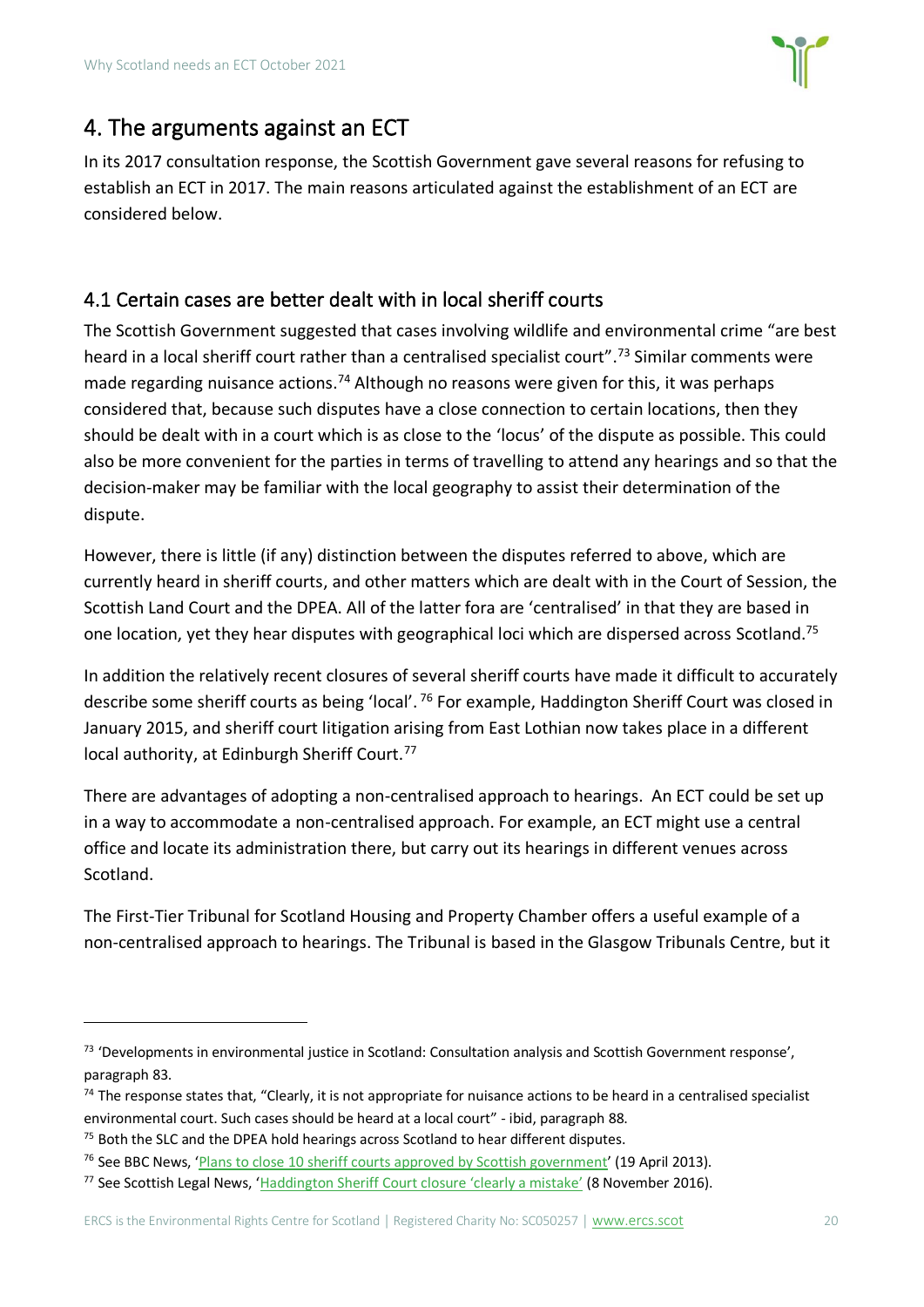

carries out hearings across Scotland for the convenience of the parties. Hearings are arranged by the tribunal in 71 venues across Scotland.<sup>78</sup>

Considering that there are only 39 remaining Sheriff Courts in Scotland, it could be argued that if an ECT was to adopt the same approach as the Housing and Property Chamber, it would provide justice in a more localised manner than through the continued use of sheriff courts. The use of remote hearings by phone or online could also be adopted by an ECT to further reduce any problems of centralisation (subject to their suitability for particular litigants and any accessibility issues this might raise).

#### <span id="page-20-0"></span>4.2 An ECT is not required for compliance with the Aarhus Convention

Despite the UK having ratified the Convention in 2005, the Scottish civil justice system does not meet the requirements of the Aarhus Convention vis-à-vis access to justice. Findings of noncompliance have been made in nine consecutive decisions of the ACCC and the Meeting of the Parties. 79

Successive, minor reforms to the system of protective expenses orders have failed to change the prohibitively expensive nature of environmental litigation in Scotland, in contravention of Article 9(4). In addition to the problems caused by the costs of litigation, the question of whether the absence of merits review in Scotland is compliant with Article 9 of the Convention is under consideration by the ACCC.<sup>80</sup>

<sup>&</sup>lt;sup>78</sup> President of Scottish Tribunals, 'Annual Report' (2021), p25. The Scottish Land Court and the Lands Tribunal adopt a similar approach, se[e http://www.scottish-land-court.org.uk/using/hearings](http://www.scottish-land-court.org.uk/using/hearings) an[d http://www.lands-tribunal](http://www.lands-tribunal-scotland.org.uk/using/guidance-note-for-hearings)[scotland.org.uk/using/guidance-note-for-hearings.](http://www.lands-tribunal-scotland.org.uk/using/guidance-note-for-hearings)

<sup>&</sup>lt;sup>79</sup> Discussed above at [3.1.1 Costs and access to justice.](#page-8-1)

<sup>80</sup> See communication ACCC/C/2017/156 United Kingdom. Discussed above at 3.2.1 The absence of merits review in judicial review [and statutory planning appeals.](#page-12-1)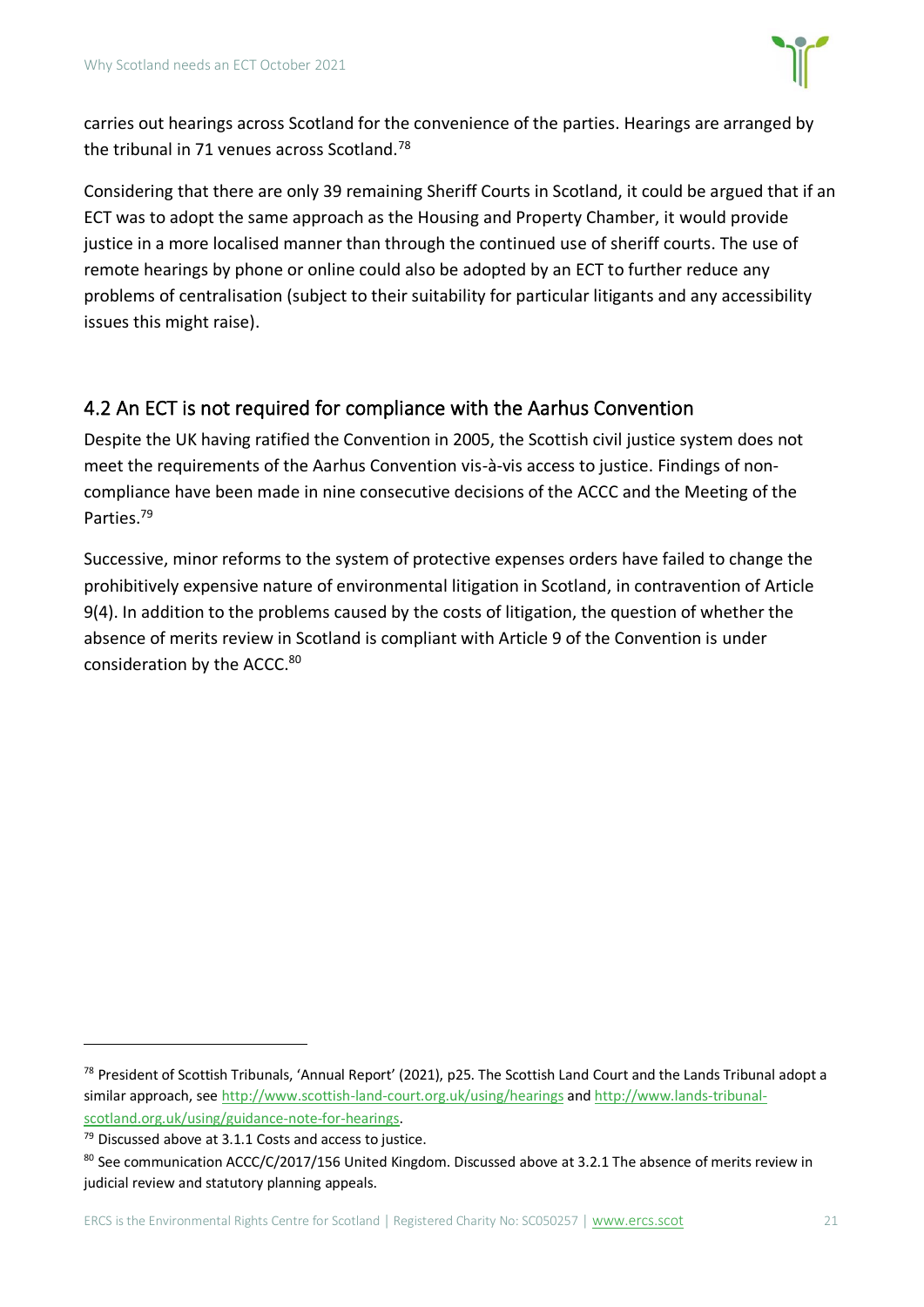

The Scottish Government's current view is that it is compliant.<sup>81</sup> It has so far not acknowledged the findings of the ACCC or presented any plans to address the various matters which have been identified by the ACCC.<sup>82</sup>

While it may technically be possible to adapt the current system in a way which would ensure compliance, a new ECT which is designed according to the principles of the Convention with the aim of securing access to justice would provide a more comprehensive solution and a means of also addressing the other problems associated with the status quo.

#### <span id="page-21-0"></span>4.3 Not enough cases to justify the costs of an ECT

The Scottish Government suggested that there would be insufficient criminal and civil cases to justify the setup and running costs of an ECT.<sup>83</sup> However, it did not indicate the annual caseload threshold at which point an ECT would be perceived to be economically viable, nor did it give any indication that it knew the annual number of environmental cases which are currently heard in Scotland.

The Prings' view is that 100 cases initiated per year are required to justify a standalone ECT.<sup>84</sup> McCartney pointed out that there are tribunals in Scotland with lower annual numbers.<sup>85</sup> Low annual caseloads have not been a barrier to the establishment of other specialised fora in Scotland. The most recent published statistics show that four tribunal-type bodies have annual caseloads of below 100 per year:

[https://archive2021.parliament.scot/S5\\_Equal\\_Opps/ScotGov\\_responce\\_petition1372.pdf.](https://archive2021.parliament.scot/S5_Equal_Opps/ScotGov_responce_petition1372.pdf) The letter explained that, "The Scottish Government is confident that it is compliant with the requirement of the Aarhus Convention in respect of maintaining access to justice in environmental cases. It is supported in this view that the infraction case initiated by the European Commission in relation to the UK's transposition of Articles 3(&) and 4(4) of the EU's Public participation Directive (PPD) has now been closed." This position has been deconstructed in detail elsewhere (see letter from Mary Church to the Equalities and Human Rights Committee, 25 September 2019 - available a[t https://foe.scot/wp](https://foe.scot/wp-content/uploads/2020/03/FoES-letter-to-Equalities-and-Human-Rights-Committee-re-Petition-1372-25-September-2019-Final.pdf)[content/uploads/2020/03/FoES-letter-to-Equalities-and-Human-Rights-Committee-re-Petition-1372-25-September-](https://foe.scot/wp-content/uploads/2020/03/FoES-letter-to-Equalities-and-Human-Rights-Committee-re-Petition-1372-25-September-2019-Final.pdf)[2019-Final.pdf\)](https://foe.scot/wp-content/uploads/2020/03/FoES-letter-to-Equalities-and-Human-Rights-Committee-re-Petition-1372-25-September-2019-Final.pdf). The closure of infraction proceedings has a limited bearing on this issue.

84 'Greening Justice', p33.

 $81$  This was most recently detailed in a 2019 letter from Humza Yousaf MSP (as the then Cabinet Secretary for Justice) to the Scottish Parliament's Equalities and Human Rights Committee (which was then considering a petition on Aarhus non-compliance. Letter from Humza Yousaf MSP to the Equalities and Human Rights Committee' -

<sup>82</sup> However, In March 2021, the Scottish Government-appointed 'National Taskforce for Human Rights Leadership' published a report with recommendations on establishing a new human rights statutory framework in Scotland. The report recommended that statutory framework should include "the right to a healthy environment with substantive and procedural elements". National Taskforce for Human Rights Leadership, 'National Taskforce for Human Rights Leadership Report' (Scottish Government, 2021), p 27.

<sup>83</sup> Developments in environmental justice in Scotland: Consultation analysis and Scottish Government response', paras 83 and 93.

 $85$  'Litigation over the environment: an opportunity for change', p35.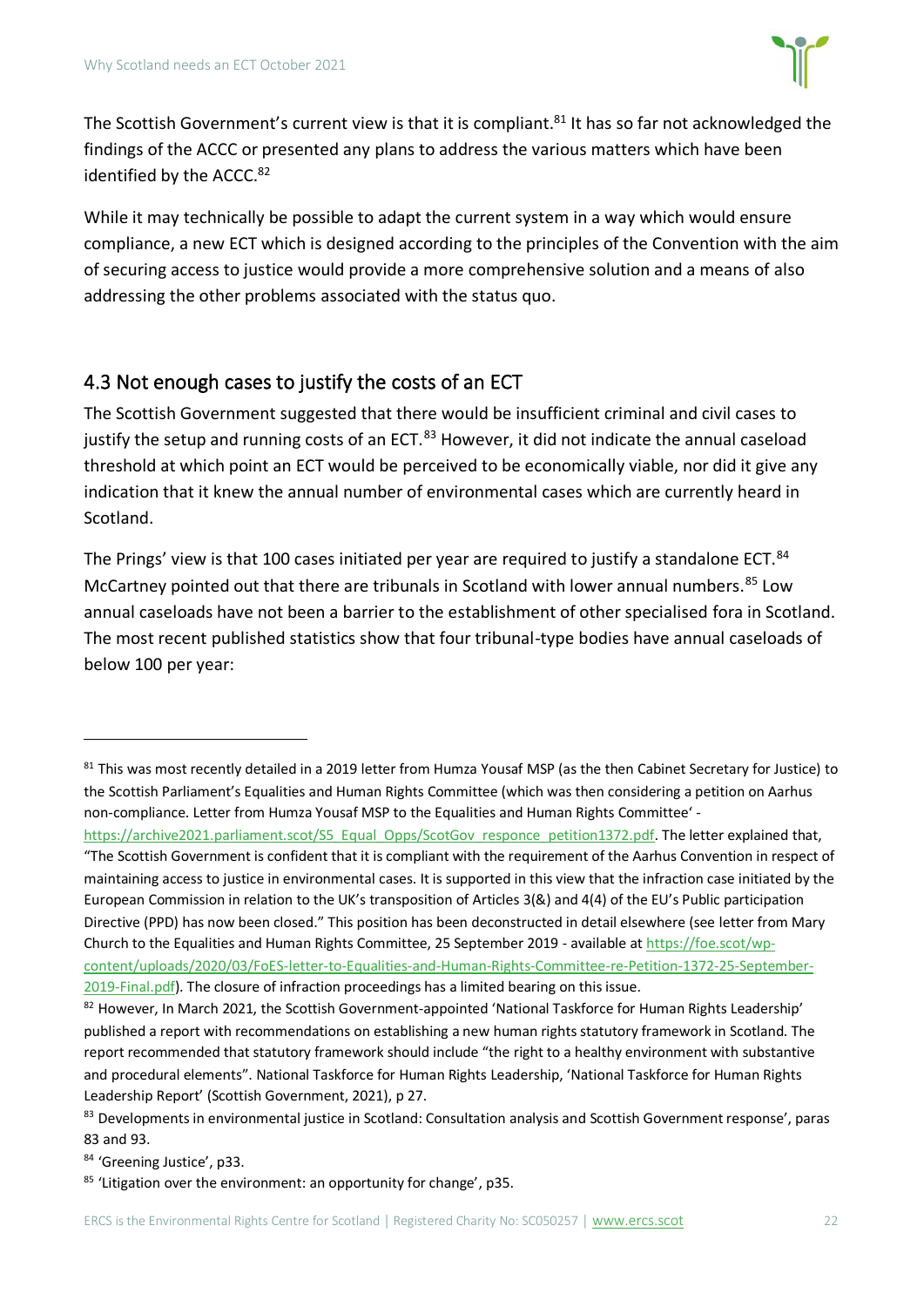- The First-Tier Tribunal for Scotland General Regulatory Chamber received 1 appeal.<sup>86</sup>
- The First-Tier Tribunal for Scotland Tax Chamber received 24 appeals.<sup>87</sup>
- The Council Tax Reduction Review Panel received 61 applications.<sup>88</sup>
- The First-Tier Tribunal for Scotland Social Security Chamber received 67 appeals.  $89$

There is limited public data on environmental litigation in Scotland. However, enough data exists to predict that an ECT with a broad environmental jurisdiction could have an annual caseload of at least several hundred cases:

- In the past 10 years, 16 'environmental' and 73 'planning permission' judicial review petitions initiated in the Court of Session ( $\degree$ 9 per year).<sup>90</sup>
- The most recent DPEA statistics show that the DPEA received 3070 appeals between 2015 to 2020 (614 per year). 91
- For wildlife crime between 2014-2015 and 2018-2019, criminal proceedings were raised in 141 cases ( $\approx$ 28 cases per year).  $92$
- For environmental crime between 2013-2014 to 2015-2016, criminal proceedings were raised in 69 cases (23 per year).  $93$
- The Scottish Information Commissioner received 258 environmental information appeals between 2017-2018 and 2019-2020 (86 appeals per year). 94

The argument that there would not be enough cases to justify the cost of an ECT does not appear to be supported by the evidence.

<sup>86</sup> President of Scottish Tribunals, 'Annual Report' (2021), p100. This figure covers the period 1 April 2019 to 31 Mar 2020. This figure covers the period 1 April 2019 to 31 Mar 2020.

<sup>87</sup> Ibid, p100. This figure covers the period 1 April 2019 to 31 Mar 2020.

<sup>88</sup> Scottish Courts and Tribunals Service, 'Council Tax Reduction Review Panel Annual Report', 2017/2018 and 2018/2019' (SCTS, 2019), p6. This figure covers the period April 2018 to March 2019.

 $89$  Ibid.

<sup>90</sup> Scottish Government, 'Civil Justice Statistics in Scotland 2019-20' (Scottish Government, 2021), p62. The term 'environmental' is not defined in this publication. This figure does not include other environmental litigation in the Court of Session, such as statutory appeals.

<sup>91</sup> Scottish Government, 'Planning and Environmental Appeals Division (DPEA) Annual Review 2019-20' (Scottish Government, 2020), p24.

<sup>92</sup> Scottish Government, '2019 Annual Report: Wildlife Crime in Scotland' (Scottish Government, 2020), p13.

<sup>93</sup> SEPA, 'Enforcement report 2016-2017' (SEPA, 2017), p32.

<sup>94</sup> Scottish Information Commissioner, 'Scottish Information Commissioner Annual Report and Accounts 2019-20: Freedom of information in a changing environment' (SIC, 2020), p13.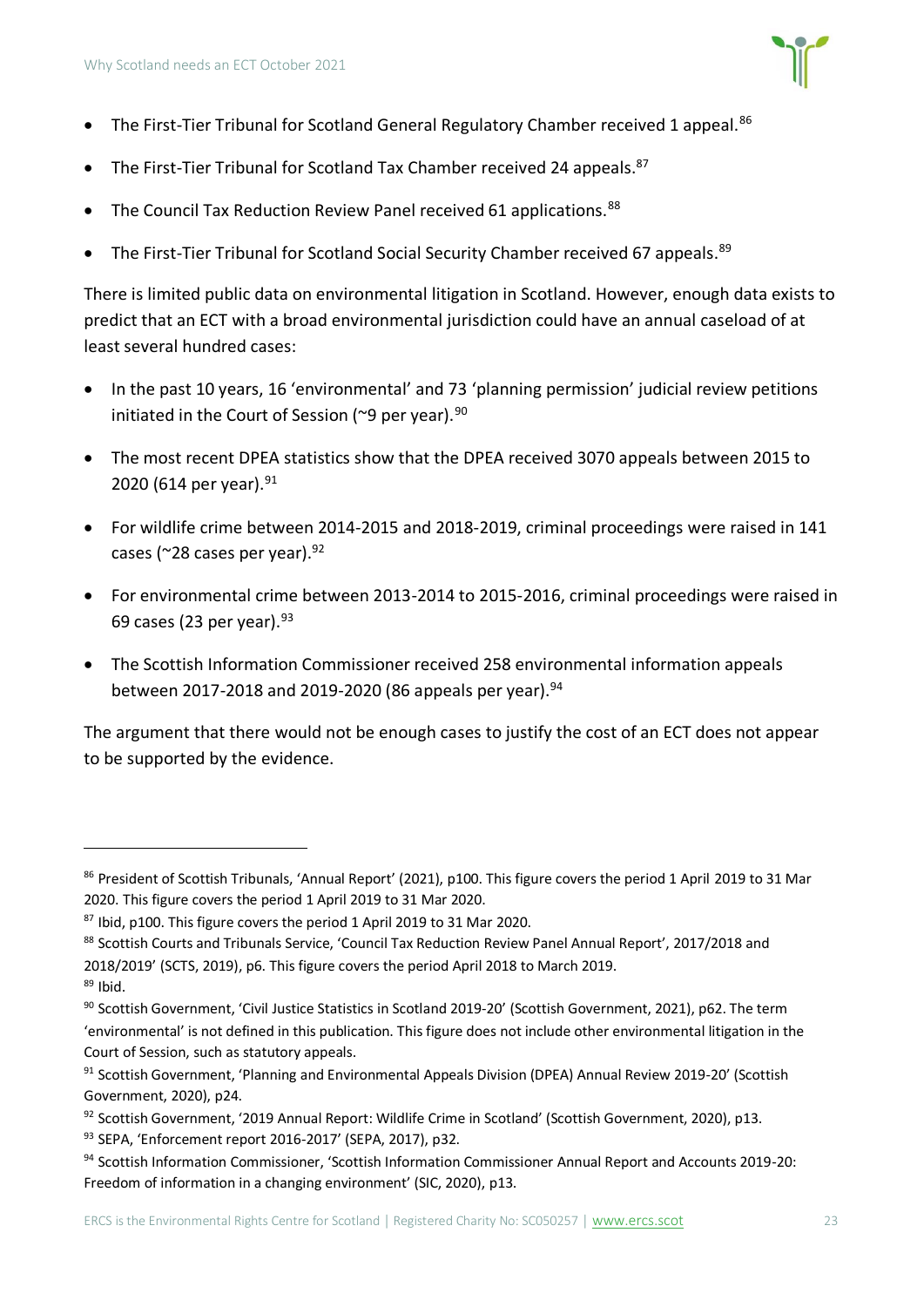

It should also be pointed out that the barriers to access to environmental justice in civil litigation which exist in Scotland prevent environmental cases ever reaching the courts.<sup>95</sup> Regarding criminal litigation, defects in the investigation and prosecution of wildlife crime have been reported which also reduce the number of court cases.<sup>96</sup> We could reasonably expect to see an initial increase in environmental litigation in an ECT which is designed to promote access to justice.

The debate regarding caseload could be largely circumvented if an ECT was established by adapting an existing court or tribunal. For example, Agnew has argued that the jurisdiction of the Scottish Land Court (SLC) should be expanded and that the Court should be renamed the 'Scottish Land and Environment Court'.<sup>97</sup> A pre-existing court or tribunal will presumably already have an adequate caseload.

#### <span id="page-23-0"></span>4.4 An ECT could increase litigation costs

The Scottish Government's 2017 response raised concerns around the risk of an ECT increasing litigation costs. It stated that the introduction of a specialist environmental court at sheriff court level to hear cases might not result in significant reductions in the cost of litigation as parties might continue to use counsel (and be liable for adverse expenses).<sup>98</sup>

However, in sheriff court litigation, no party is liable in expenses for the other party's use of counsel unless sanction has been obtained from the court in advance (an application must be made to the court on this matter).<sup>99</sup> In other words, the use of counsel has to be justified and approved by a judge before there can be any liability in expenses for counsel's fees; it is not automatic. The use of counsel is not understood to be typical in sheriff court litigation.

Furthermore, this concern presupposes that the current expenses rules in sheriff court litigation would remain unchanged. If establishing an ECT involves adapting existing institutions such as the sheriff courts, there would need to be consideration of whether existing procedural rules are appropriate or need amended.

The Scottish Government also pointed out that litigation costs might increase if a lower court of first instance is introduced, because such a change has the potential (in cases which are appealed

<sup>&</sup>lt;sup>95</sup> See section [3.1.1 Costs and access to justice](#page-8-1) above.

 $96$  Ruth Tingay, 'Natural Injustice – Paper I: A review of the enforcement of wildlife protection legislation in Scotland' (Scottish Environment LINK, 2015).

<sup>&</sup>lt;sup>97</sup> Discussed at section 5.1 [The form of an ECT](#page-24-1) below.

<sup>98</sup> Developments in environmental justice in Scotland: Consultation analysis and Scottish Government response', para 92.

<sup>99</sup> Act of Sederunt (Taxation of Judicial Expenses Rules) 2019 (SSI 2019/75), Rules 4.3 and 5.4. Courts Reform (Scotland) Act 2014, Section 108.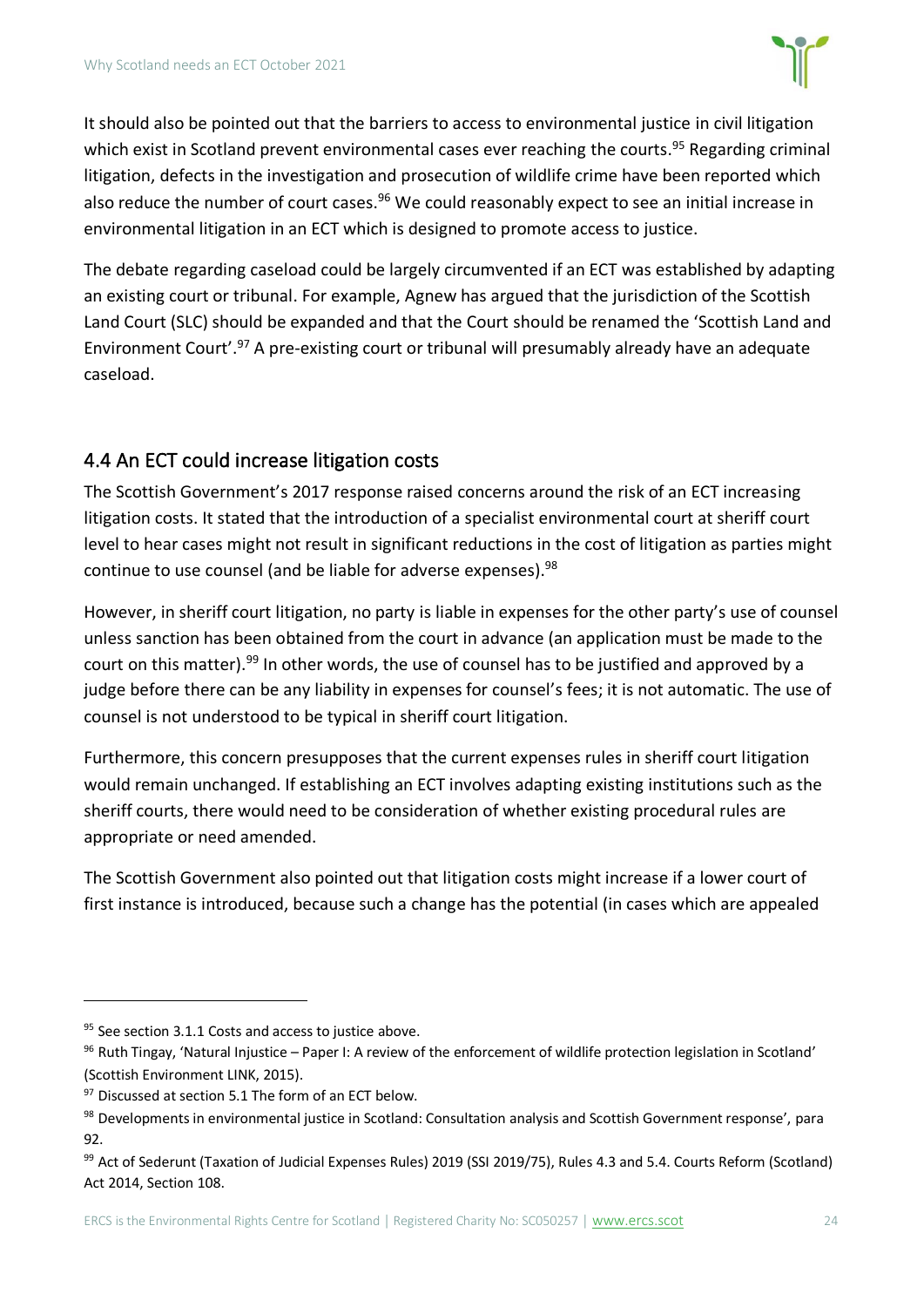

all of the way to the UK Supreme Court), "to add two further appeal stages, firstly to the Sheriff Appeal Court and secondly, to the Inner House of the Court of Session".<sup>100</sup>

It is unclear how this proposed change would add two further appeal stages. The only additional appeal stage envisaged in this example is the appeal from a sheriff court to the Sheriff Appeal Court. More broadly, this concern only arises if an ECT is to be a specialist sheriff court, and it would also depend on the arrangements in the court rules for the allocation of litigation expenses and any applicable court fees.

There is no obvious inherent characteristic of an ECT that would cause litigation costs to increase. One of the main arguments for establishing an ECT is to provide access to justice by making environmental litigation more affordable. An ECT should be designed to reduce litigation costs – both in terms of the costs of litigation for parties involved and for public expenditure.

# <span id="page-24-0"></span>5. What kind of ECT does Scotland need?

#### <span id="page-24-1"></span>5.1 The form of an ECT

Proponents of an ECT have reached different conclusions on what form it should take. Agnew has argued that the jurisdiction of the Scottish Land Court (SLC) should be expanded to include DPEA planning appeals, judicial review and other environmental litigation. Under his proposal, the SLC would become a 'Scottish Land and Environment Court'.<sup>101</sup>

The merits of his proposal include that the SLC starts with a pre-existing environmental jurisdiction, the SLC has recognised legal status and authority, it already employs experts in their fields who sit alongside legal members to assist decision-making in a way which is typical of ECTs in other countries and that the adoption of an existing court would not require additional resources.

Gemmell has expressed a preference for a new environmental court rather than any modification of an existing institution.<sup>102</sup> His view is that, "the radical approach seems the better opportunity to set matters more plainly right from the outset, deliberately independent of the status quo" $103 -$  and that establishing a new court would confront the resistance to change which is critical for an ECT's success. Establishing a new environmental court would allow the opportunity to design the court and its procedures from first principles in a way that the modification of an existing body may not.

In keeping with the aim of her 2015 report - which was to consider the main options to pursue compliance with the Aarhus Convention - McCartney did not favour one particular option. She

<sup>100</sup> Developments in environmental justice in Scotland: Consultation analysis and Scottish Government response', para 92.

<sup>101</sup> 'An Environmental Court for Scotland?', op cit.

<sup>&</sup>lt;sup>102</sup> C Gemmell, 'Environmental governance beyond 2019 and the case for a Scottish environment court', op cit, and 'Environmental Governance: effective approaches for Scotland post-Brexit' (Scottish Environment LINK, 2019). 103 'Environmental Governance: effective approaches for Scotland post-Brexit', p46.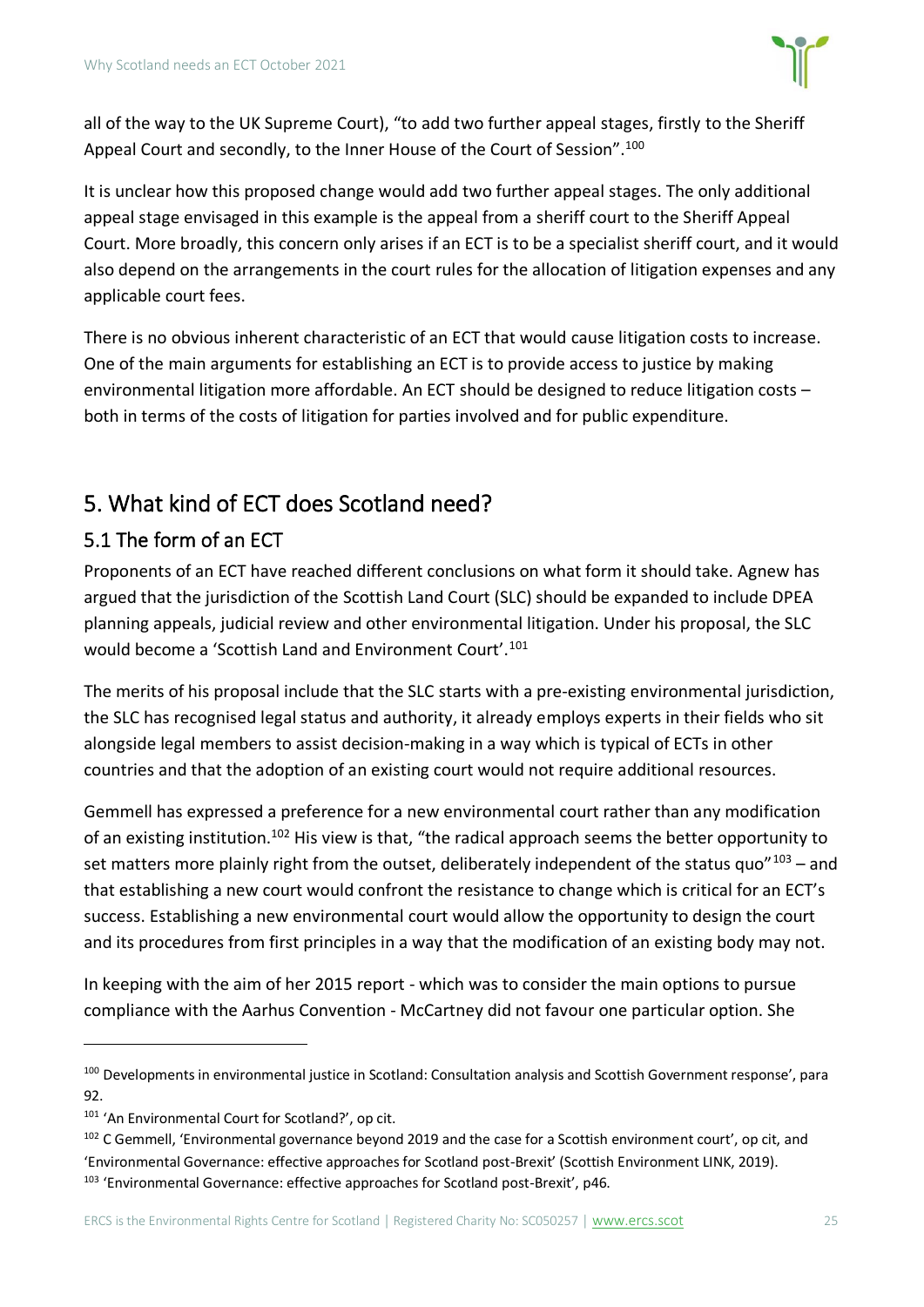

considered the two options discussed above, and also noted that there were "strong arguments for a wholesale creation of a new tribunal".<sup>104</sup> A new 'First-Tier Environment Tribunal Chamber' would have a clear appeals route to the Upper Tribunal for Scotland, and would offer the same advantage as described by Gemmell in terms of deliberate independence from the status quo.

Tribunals in Scotland tend to have a more inquisitorial role (as opposed to the adversarial nature of courts), the majority in Scotland adopt expenses rules whereby each party pays their own expenses unless one of the parties has acted 'unreasonably' during the litigation (as opposed to the traditional expenses rule in Scotland of 'the loser pays') and they generally present a less formal way of resolving disputes in an environment which is more user friendly and less intimidating for party litigants than courts. These features can reduce litigation costs and are of particular assistance to unrepresented parties.

#### <span id="page-25-0"></span>5.2 Essential design features for an ECT

An ECT could be established in several different ways, each with its own benefits. At this time, ERCS does not take a position on whether it should be a court or tribunal, whether an existing institution should be adopted or a new forum is required.

However, certain features are essential. ERCS' view is that it should be a court or tribunal of first instance (i.e. not a body which hears appeals arising from the decisions of another court or tribunal). If the ECT is a court, then there should also be provision for internal appeals within the ECT, on a similar basis to the process which is used by the Scottish Land Court.<sup>105</sup> If a tribunal is preferred, then appeals could be made to the Upper Tribunal for Scotland.

The design of an ECT must address the reasons for establishing an ECT as discussed in section 3. An ECT should have the following key features:<sup>106</sup>

- A clear institutional purpose to promote access to justice, democracy, the rule of law and the human right to a healthy environment.
- It should provide access to justice in a manner which ensures full compliance with the access to justice requirements of the Aarhus Convention.
- It should deal with cases in a way which is fair, efficient and affordable.

<sup>&</sup>lt;sup>104</sup> 'Litigation over the environment: an opportunity for change', p39.

<sup>&</sup>lt;sup>105</sup> The Rules of the Scottish Land Court Order 2014 (SSI 2014/229), rules 64-73. There will also need to be some consideration regarding further appeals after the exhaustion of the internal appeal process in the ECT (e.g. an appeal to the Court of Session similar to the provision for appeals in the Scottish Land Court Act 1993, Section 1(7)). <sup>106</sup> Adapted from 'Environmental Courts & Tribunals: A Guide for Policy Makers' (op cit), p71-72 and Brian Preston, 'Characteristics of Successful Environmental Courts and Tribunals' (2014) Journal of Environmental 26(3) 365.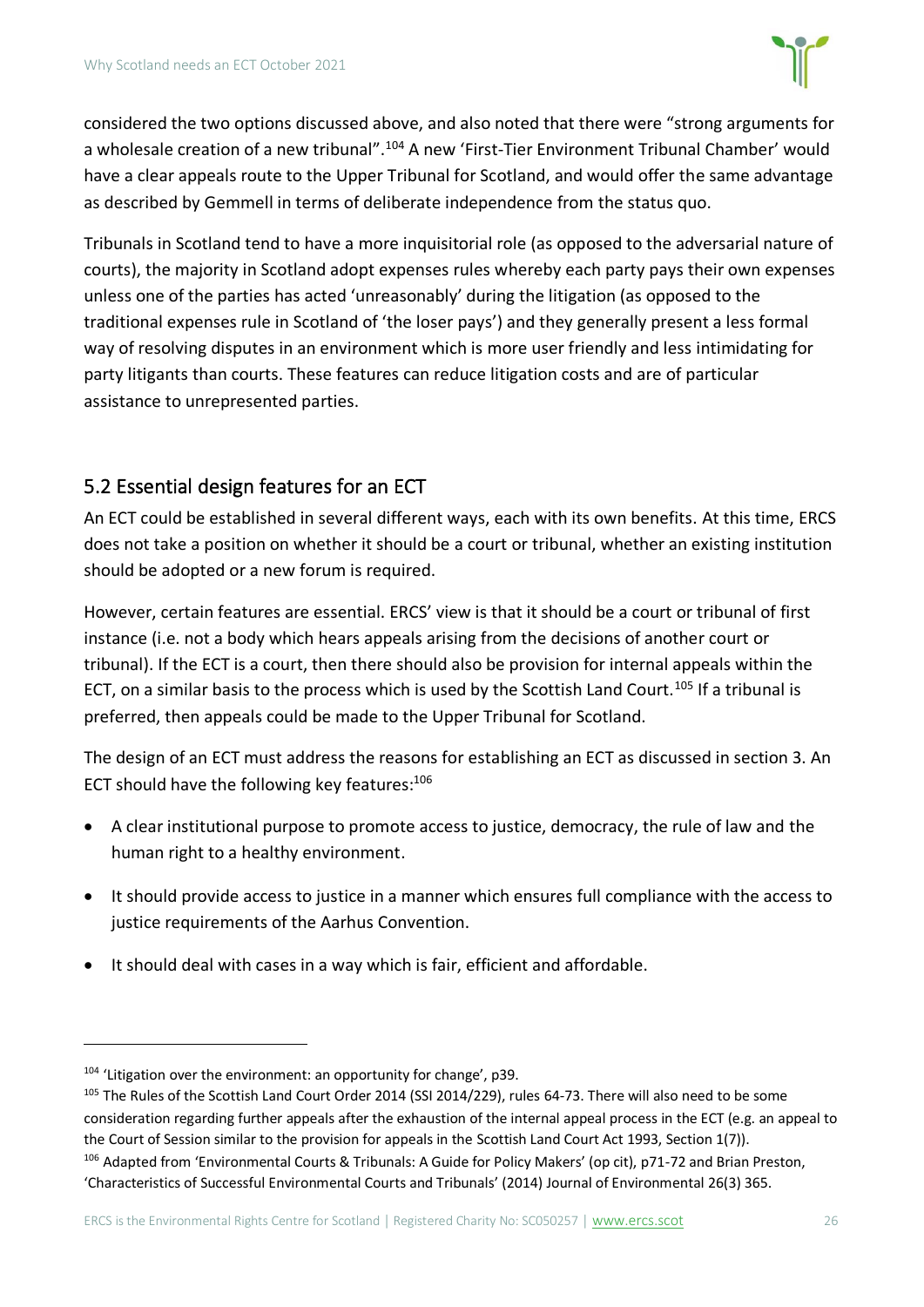

- It should be independent of the executive branch of government in terms of the appointment of its members, their tenure and its funding.
- It should be adequately resourced.
- It should have the ability to appoint both legal and expert members with relevant scientific and technical expertise. Its members must have the ability to instruct independent reports where necessary.
- It should have the power to set its own rules and procedures.
- It should have a comprehensive environmental jurisdiction covering the full range of environmental and planning laws across civil and administrative cases – and the power to carry out merits review. Full consideration should be given to the inclusion of a criminal jurisdiction also. $107$
- There should be provision for the referral of environmental claims raised in other courts to the ECT.
- It should be run transparently. As much information about the operation of the ECT, including its policies, procedures and decisions should be made publicly available.<sup>108</sup>
- It should be accessible and designed to be used by non-legally qualified persons.

# <span id="page-26-0"></span>6. Conclusion

The Scottish Government is expected to consult on the establishment of an environmental court in late 2022 or early 2023. This report has reviewed the debate and sets out why that consultation should result in a decision to establish an ECT.

There are four main reasons why an ECT is needed. First, going to court over the environment is prohibitively expensive in Scotland. It is near impossible for most individuals and civil society organisations to take legal action to protect the environment. From 2014 onwards, the supervisory bodies of the Aarhus Convention have found this situation to be non-compliant with the requirements of the Convention on nine different occasions, yet there are no plans at present to address this. An ECT which is carefully designed with affordability and access to justice in mind, could resolve this longstanding problem.

Second, the courts do not carry out merits review in certain types of litigation. There are good reasons to suspect that this feature is also non-compliant with the Aarhus Convention (the ACCC is

 $107$  This report mainly focusses on civil and administrative law. A full consideration of whether a criminal jurisdiction should be included is beyond the scope of this report.

<sup>108</sup> See e.g. the website of the Land and Environment Court of New South Wales - [https://www.lec.nsw.gov.au/.](https://www.lec.nsw.gov.au/)